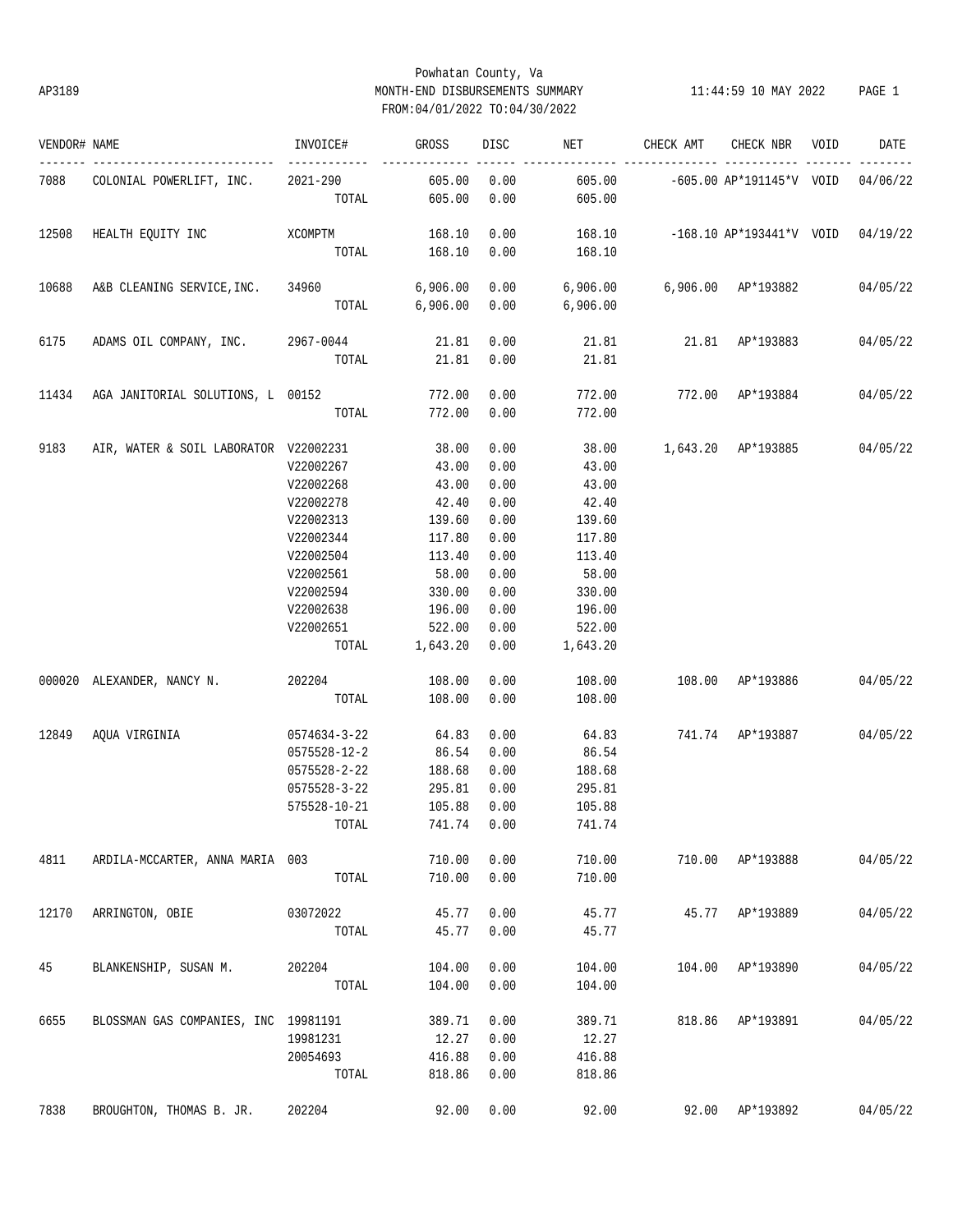## Powhatan County, Va AP3189 MONTH-END DISBURSEMENTS SUMMARY 11:44:59 10 MAY 2022 PAGE 2 FROM:04/01/2022 TO:04/30/2022

| VENDOR# NAME |                                          | INVOICE#                                            | <b>GROSS</b>                        | <b>DISC</b>                  | NET                               | CHECK AMT                   | CHECK NBR                | VOID | DATE     |
|--------------|------------------------------------------|-----------------------------------------------------|-------------------------------------|------------------------------|-----------------------------------|-----------------------------|--------------------------|------|----------|
|              |                                          | TOTAL                                               | 92.00                               | 0.00                         | 92.00                             |                             |                          |      |          |
| 4845         | BUCKINGHAM COUNTY TREASURER 50           | TOTAL                                               | 150.00<br>150.00                    | 0.00<br>0.00                 | 150.00<br>150.00                  |                             | 150.00 AP*193893         |      | 04/05/22 |
| 4845         | BUCKINGHAM COUNTY TREASURER 50           | TOTAL                                               | 150.00<br>150.00                    | 0.00<br>0.00                 | 150.00<br>150.00                  |                             | -150.00 AP*193893*V VOID |      | 04/12/22 |
| 8686         | C.W. WILLIAMS & CO., INC.                | 643208<br>TOTAL                                     | 2,653.66<br>2,653.66                | 0.00<br>0.00                 | 2,653.66                          | 2,653.66 2,653.66 AP*193894 |                          |      | 04/05/22 |
| 12301        | CAROLINA RECORDING SYSTEMS, 291489042022 | TOTAL                                               | 10,270.00<br>10,270.00              | 0.00<br>0.00                 | 10,270.00<br>10,270.00            |                             | 10,270.00 AP*193895      |      | 04/05/22 |
| 540          | CENTRAL VIRGINIA WASTE MANA 27582        | 27609<br>TOTAL                                      | 17,318.32<br>724.41<br>18,042.73    | 0.00<br>0.00<br>0.00         | 17,318.32<br>724.41<br>18,042.73  |                             | 18,042.73 AP*193896      |      | 04/05/22 |
| 6965         | CINTAS CORPORATION                       | 4113589891_1<br>4114281870<br>4114945212<br>TOTAL   | 50.97<br>91.22<br>40.25<br>182.44   | 0.00<br>0.00<br>0.00<br>0.00 | 50.97<br>91.22<br>40.25<br>182.44 |                             | 182.44 AP*193897         |      | 04/05/22 |
| 10857        | CMG IMPRESSIONS, INC.                    | 5176<br>TOTAL                                       | 173.56<br>173.56                    | 0.00<br>0.00                 | 173.56<br>173.56                  |                             | 173.56 AP*193898         |      | 04/05/22 |
| 11021        | COALITION OF CHURCHES                    | 4THQTR<br><b>4THQTRCSBG</b><br>TOTAL                | 5,000.00<br>7,250.00<br>12,250.00   | 0.00<br>0.00<br>0.00         | 5,000.00<br>7,250.00<br>12,250.00 |                             | 12,250.00 AP*193899      |      | 04/05/22 |
| 33130        | COUNTY OF HENRICO DEPT OF F 211624       | TOTAL                                               | 20,485.36<br>20,485.36              | 0.00<br>0.00                 | 20,485.36<br>20,485.36            |                             | 20,485.36 AP*193900      |      | 04/05/22 |
| 13054        | CTSI                                     | PSI-3528<br>PSI-6742<br>TOTAL                       | 1,290.24<br>730.95<br>2,021.19 0.00 | 0.00<br>0.00                 | 1,290.24<br>730.95<br>2,021.19    |                             | 2,021.19 AP*193901       |      | 04/05/22 |
| 7294         | CUMBERLAND FARM & AUTO PART 115219       | TOTAL                                               | 22.48<br>22.48                      | 0.00<br>0.00                 | 22.48<br>22.48                    | 22.48                       | AP*193902                |      | 04/05/22 |
| 6567         | DAVIS & GREEN, INC.                      | SD28661<br>TOTAL                                    | 888.80<br>888.80                    | 0.00<br>0.00                 | 888.80<br>888.80                  |                             | 888.80 AP*193903         |      | 04/05/22 |
| 10079        | DEAL & LACHENEY P.C.                     | 5100<br>TOTAL                                       | 11,166.66<br>11,166.66              | 0.00<br>0.00                 | 11,166.66<br>11,166.66            |                             | 11,166.66 AP*193904      |      | 04/05/22 |
| 6240         | DIAMOND SPRINGS WATER, INC               | 0002368498<br>003389-03-22<br>011342-03-22<br>TOTAL | 36.36<br>27.13<br>23.97<br>87.46    | 0.00<br>0.00<br>0.00<br>0.00 | 36.36<br>27.13<br>23.97<br>87.46  |                             | 87.46 AP*193905          |      | 04/05/22 |
| 860          | DOMINION ENERGY VIRGINIA                 | 122166783303<br>416568092903                        | 3.08<br>128.82                      | 0.00<br>0.00                 | 3.08<br>128.82                    |                             | 801.26 AP*193906         |      | 04/05/22 |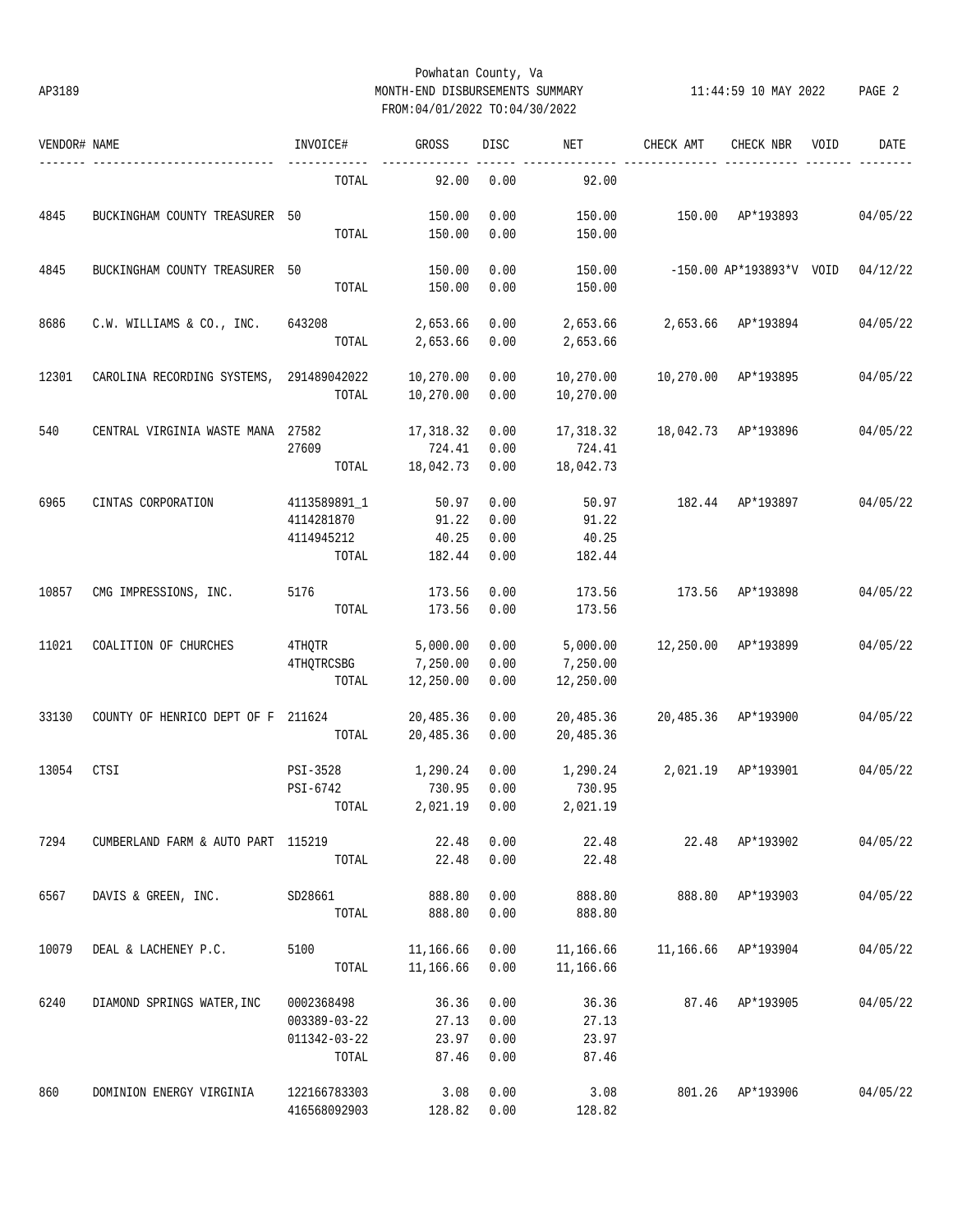## Powhatan County, Va AP3189 MONTH-END DISBURSEMENTS SUMMARY 11:44:59 10 MAY 2022 PAGE 3 FROM:04/01/2022 TO:04/30/2022

| VENDOR# NAME |                                                 | INVOICE#     | GROSS          | <b>DISC</b> | NET       | CHECK AMT          | CHECK NBR           | VOID | DATE     |
|--------------|-------------------------------------------------|--------------|----------------|-------------|-----------|--------------------|---------------------|------|----------|
|              |                                                 | 466478330704 | 208.83         | 0.00        | 208.83    |                    |                     |      |          |
|              |                                                 | 621178981004 | 106.18         | 0.00        | 106.18    |                    |                     |      |          |
|              |                                                 | 920622775404 | 354.35         | 0.00        | 354.35    |                    |                     |      |          |
|              |                                                 | TOTAL        | 801.26         | 0.00        | 801.26    |                    |                     |      |          |
| 7147         | DRAPER ADEN ASSOCIATES, INC 2022020347 1,250.00 |              |                | 0.00        | 1,250.00  | 1,250.00 AP*193907 |                     |      | 04/05/22 |
|              |                                                 |              | TOTAL 1,250.00 | 0.00        | 1,250.00  |                    |                     |      |          |
| 11160        | DUNIVAN, DAVID                                  | STAUNTON     | 119.25         | 0.00        | 119.25    | 119.25 AP*193908   |                     |      | 04/05/22 |
|              |                                                 | TOTAL        | 119.25         | 0.00        | 119.25    |                    |                     |      |          |
| 1910         | DUNN GAS COMPANY                                | 75935        | 1,970.27       | 0.00        |           |                    |                     |      | 04/05/22 |
|              |                                                 | TOTAL        | 1,970.27       | 0.00        | 1,970.27  |                    |                     |      |          |
| 6842         | EAGLE FIRE INC.                                 | IN00025765   | 1,145.00       | 0.00        |           |                    |                     |      | 04/05/22 |
|              |                                                 | TOTAL        | 1,145.00       | 0.00        | 1,145.00  |                    |                     |      |          |
| 9763         | ENGLISBY, MARK E. PC 9031916 240.00             |              |                | 0.00        | 240.00    | 240.00 AP*193911   |                     |      | 04/05/22 |
|              |                                                 |              | TOTAL 240.00   | 0.00        | 240.00    |                    |                     |      |          |
| 9093         | FARMVILLE WHOLESALE ELECTRI 736565              |              | 40.41          | 0.00        | 40.41     | 65.89 AP*193912    |                     |      | 04/05/22 |
|              |                                                 | 736566       | 25.48          | 0.00        | 25.48     |                    |                     |      |          |
|              |                                                 | TOTAL        | 65.89          | 0.00        | 65.89     |                    |                     |      |          |
| 13055        | FAST FEET SPORTS ACADEMY, L 4THQTR              |              | 7,500.00       | 0.00        | 7,500.00  | 7,500.00 AP*193913 |                     |      | 04/05/22 |
|              |                                                 | TOTAL        | 7,500.00       | 0.00        | 7,500.00  |                    |                     |      |          |
| 4843         | FIVE START CONSTRUCTION LLC 997-2021            |              | 64.00          | 0.00        | 64.00     | 64.00 AP*193914    |                     |      | 04/05/22 |
|              |                                                 | TOTAL        | 64.00          | 0.00        | 64.00     |                    |                     |      |          |
| 6606         | FLATROCK GLASS & DOOR INC                       | 21669        | 150.00         | 0.00        | 150.00    | 150.00 AP*193915   |                     |      | 04/05/22 |
|              |                                                 | TOTAL        | 150.00         | 0.00        | 150.00    |                    |                     |      |          |
| 1380         | FORD, SUSAN P.                                  | 202204       | 104.00         | 0.00        | 104.00    | 104.00 AP*193916   |                     |      | 04/05/22 |
|              |                                                 | TOTAL        | 104.00         | 0.00        | 104.00    |                    |                     |      |          |
|              | 8314 FREE CLINIC OF POWHATAN                    | 2022CONTRIBU | 2,500.00 0.00  |             | 2,500.00  |                    | 10,750.00 AP*193917 |      | 04/05/22 |
|              |                                                 | 4THQTRCSBG   | 6, 250.00      | 0.00        | 6, 250.00 |                    |                     |      |          |
|              |                                                 | 4THQTRPANTRY | 2,000.00       | 0.00        | 2,000.00  |                    |                     |      |          |
|              |                                                 | TOTAL        | 10,750.00      | 0.00        | 10,750.00 |                    |                     |      |          |
| 12905        | GALLS, LLC                                      | 020702302-A  | 66.50          | 0.00        | 66.50     | 1,551.71           | AP*193918           |      | 04/05/22 |
|              |                                                 | 020702303    | 262.87         | 0.00        | 262.87    |                    |                     |      |          |
|              |                                                 | 020702304    | 210.97         | 0.00        | 210.97    |                    |                     |      |          |
|              |                                                 | 020702305    | 69.28          | 0.00        | 69.28     |                    |                     |      |          |
|              |                                                 | 020702307    | 287.62         | 0.00        | 287.62    |                    |                     |      |          |
|              |                                                 | 020702308    | 297.55         | 0.00        | 297.55    |                    |                     |      |          |
|              |                                                 | 020702313    | 287.62         | 0.00        | 287.62    |                    |                     |      |          |
|              |                                                 | 020702314    | 69.30          | 0.00        | 69.30     |                    |                     |      |          |
|              |                                                 | TOTAL        | 1,551.71       | 0.00        | 1,551.71  |                    |                     |      |          |
| 570          | GOOCHLAND-POWHATAN COMMUNIT 4THOTR              |              | 74,657.50      | 0.00        | 74,657.50 | 74,657.50          | AP*193919           |      | 04/05/22 |
|              |                                                 | TOTAL        | 74,657.50      | 0.00        | 74,657.50 |                    |                     |      |          |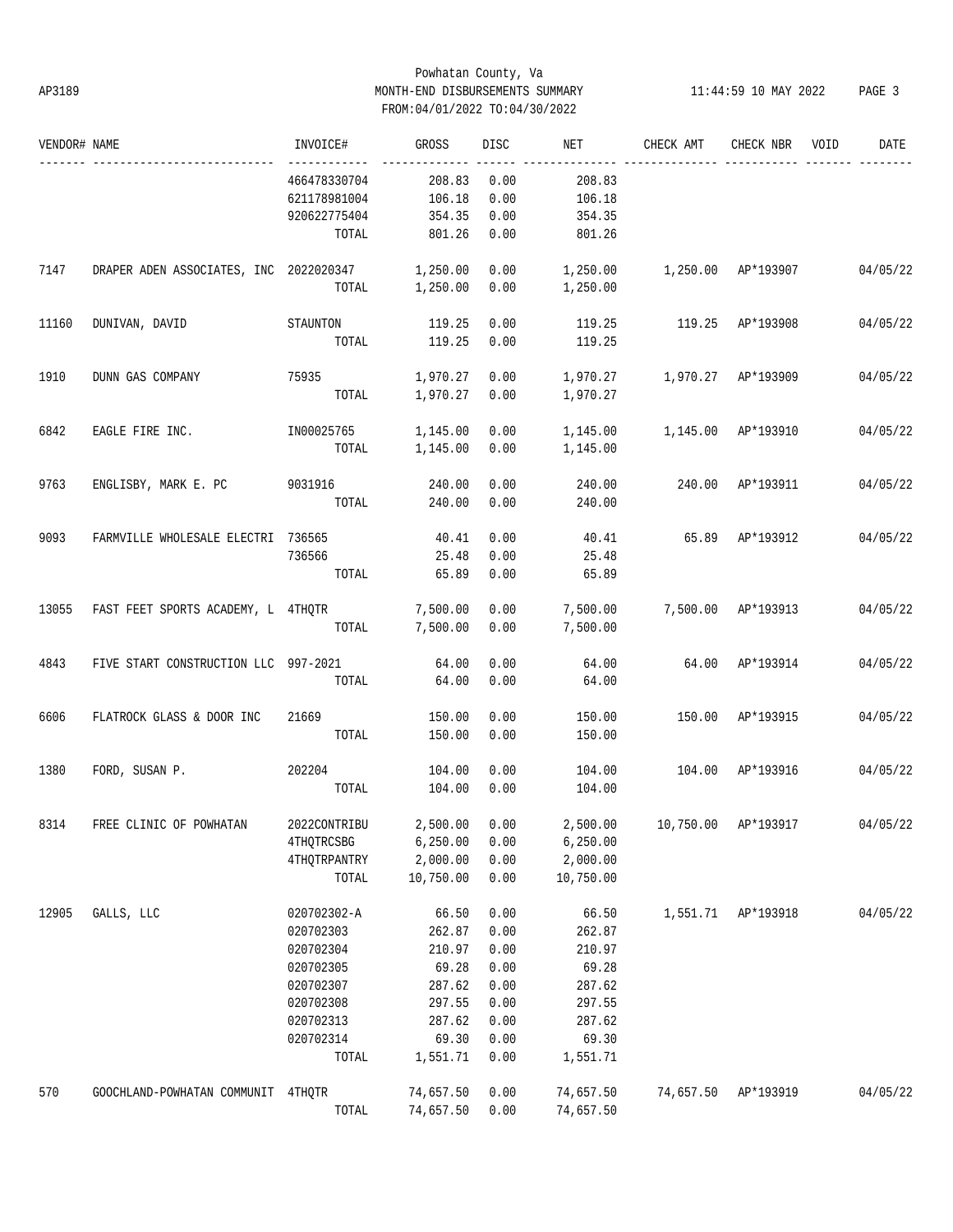## Powhatan County, Va AP3189 MONTH-END DISBURSEMENTS SUMMARY 11:44:59 10 MAY 2022 PAGE 4 FROM:04/01/2022 TO:04/30/2022

| VENDOR# NAME |                                         | INVOICE#     | GROSS           | DISC         | NET         | CHECK AMT                          | CHECK NBR          | VOID | DATE     |
|--------------|-----------------------------------------|--------------|-----------------|--------------|-------------|------------------------------------|--------------------|------|----------|
|              |                                         |              |                 |              |             |                                    |                    |      |          |
| 4844         | HALASZ REPORTING & VIDEO, L 233380      | 233591       | 97.50<br>180.00 | 0.00<br>0.00 | 180.00      | 97.50  277.50  AP*193920  04/05/22 |                    |      |          |
|              |                                         | TOTAL        | 277.50          | 0.00         | 277.50      |                                    |                    |      |          |
|              |                                         |              |                 |              |             |                                    |                    |      |          |
| 12508        | HEALTH EQUITY INC                       | SOTOQH9      | 20.00           | 0.00         | 20.00       | 20.00 AP*193921 04/05/22           |                    |      |          |
|              |                                         | TOTAL        | 20.00           | 0.00         | 20.00       |                                    |                    |      |          |
| 11149        | HERTLESS BROTHERS ROOFING, 16323 825.00 |              |                 | 0.00         | 825.00      | 825.00 AP*193922                   |                    |      | 04/05/22 |
|              |                                         |              | TOTAL 825.00    | 0.00         | 825.00      |                                    |                    |      |          |
| 120          | JAMES RIVER AIR CONDITIONIN C248896     |              | 7,217.00        | 0.00         | 7,217.00    | 20,933.98 AP*193923 04/05/22       |                    |      |          |
|              |                                         | C248897      | 1,125.00        | 0.00         | 1,125.00    |                                    |                    |      |          |
|              |                                         | C248966      | 6,580.78        | 0.00         | 6,580.78    |                                    |                    |      |          |
|              |                                         | S238977      | 1,214.10        | 0.00         | 1,214.10    |                                    |                    |      |          |
|              |                                         |              | 432.00          | 0.00         | 432.00      |                                    |                    |      |          |
|              |                                         | S241367      |                 |              |             |                                    |                    |      |          |
|              |                                         | S243053      | 384.00          | 0.00         | 384.00      |                                    |                    |      |          |
|              |                                         | S244197      | 1,112.42        | 0.00         | 1,112.42    |                                    |                    |      |          |
|              |                                         | S244416      | 1,642.36        | 0.00         | 1,642.36    |                                    |                    |      |          |
|              |                                         | S244970      | 480.00          | 0.00         | 480.00      |                                    |                    |      |          |
|              |                                         | S246103      | 746.32          | 0.00         | 746.32      |                                    |                    |      |          |
|              |                                         | TOTAL        | 20,933.98       | 0.00         | 20,933.98   |                                    |                    |      |          |
| 13802        | KEYSTONE INFORMATION SYSTEM 208354      |              | 2,800.00        | 0.00         | 2,800.00    | 2,800.00 AP*193924                 |                    |      | 04/05/22 |
|              |                                         | TOTAL        | 2,800.00        | 0.00         | 2,800.00    |                                    |                    |      |          |
| 6943         | LIBRARY CORPORATION, THE                | 66325        | 676.00          | 0.00         | 676.00      | 676.00 AP*193925                   |                    |      | 04/05/22 |
|              |                                         | TOTAL        | 676.00          | 0.00         | 676.00      |                                    |                    |      |          |
| 13529        | CARY OR CHRISTOPHER MARTIN              | 202204       | 714.00          | 0.00         | 714.00      | 714.00 AP*193926                   |                    |      | 04/05/22 |
|              |                                         | TOTAL        | 714.00          | 0.00         | 714.00      |                                    |                    |      |          |
| 6696         | MCGUIREWOODS LLP                        | 92591007     | 3,320.00        | 0.00         | 3,320.00    | 3,320.00 AP*193927                 |                    |      | 04/05/22 |
|              |                                         |              | TOTAL 3,320.00  | 0.00         | 3,320.00    |                                    |                    |      |          |
| 10817        | MELIS, JOHNNY                           | ROANOKE4-25- | 62.00           | 0.00         | 62.00       | 62.00 AP*193928                    |                    |      | 04/05/22 |
|              |                                         | TOTAL        | 62.00           | 0.00         | 62.00       |                                    |                    |      |          |
| 13176        | MIDWEST TAPE, LLC                       | MIDWESTTAPEM | 450.55          | 0.00         | 450.55      |                                    | 450.55 AP*193929   |      | 04/05/22 |
|              |                                         | TOTAL        | 450.55          | 0.00         | 450.55      |                                    |                    |      |          |
| 10924        | MITCHELL PEST                           | 183795       | 1,764.00        | 0.00         | 1,764.00    | 1,764.00                           | AP*193930          |      | 04/05/22 |
|              |                                         | TOTAL        | 1,764.00        | 0.00         | 1,764.00    |                                    |                    |      |          |
| 10963        | MUSCO SPORTS LIGHTING, LLC              | 362114       | 251, 373.00     | 0.00         | 251,373.00  | 251,373.00                         | AP*193931          |      | 04/05/22 |
|              |                                         | TOTAL        | 251, 373.00     | 0.00         | 251, 373.00 |                                    |                    |      |          |
| 11987        | NEWCOMBS RENOVATIONS LLC                | 1666         | 285.00          | 0.00         | 285.00      | 285.00                             | AP*193932          |      | 04/05/22 |
|              |                                         | TOTAL        | 285.00          | 0.00         | 285.00      |                                    |                    |      |          |
| 11595        | NOLAN, THOMAS P.                        | 03302022     | 1,600.00        | 0.00         | 1,600.00    |                                    | 1,600.00 AP*193933 |      | 04/05/22 |
|              |                                         | TOTAL        | 1,600.00        | 0.00         | 1,600.00    |                                    |                    |      |          |
|              |                                         |              |                 |              |             |                                    |                    |      |          |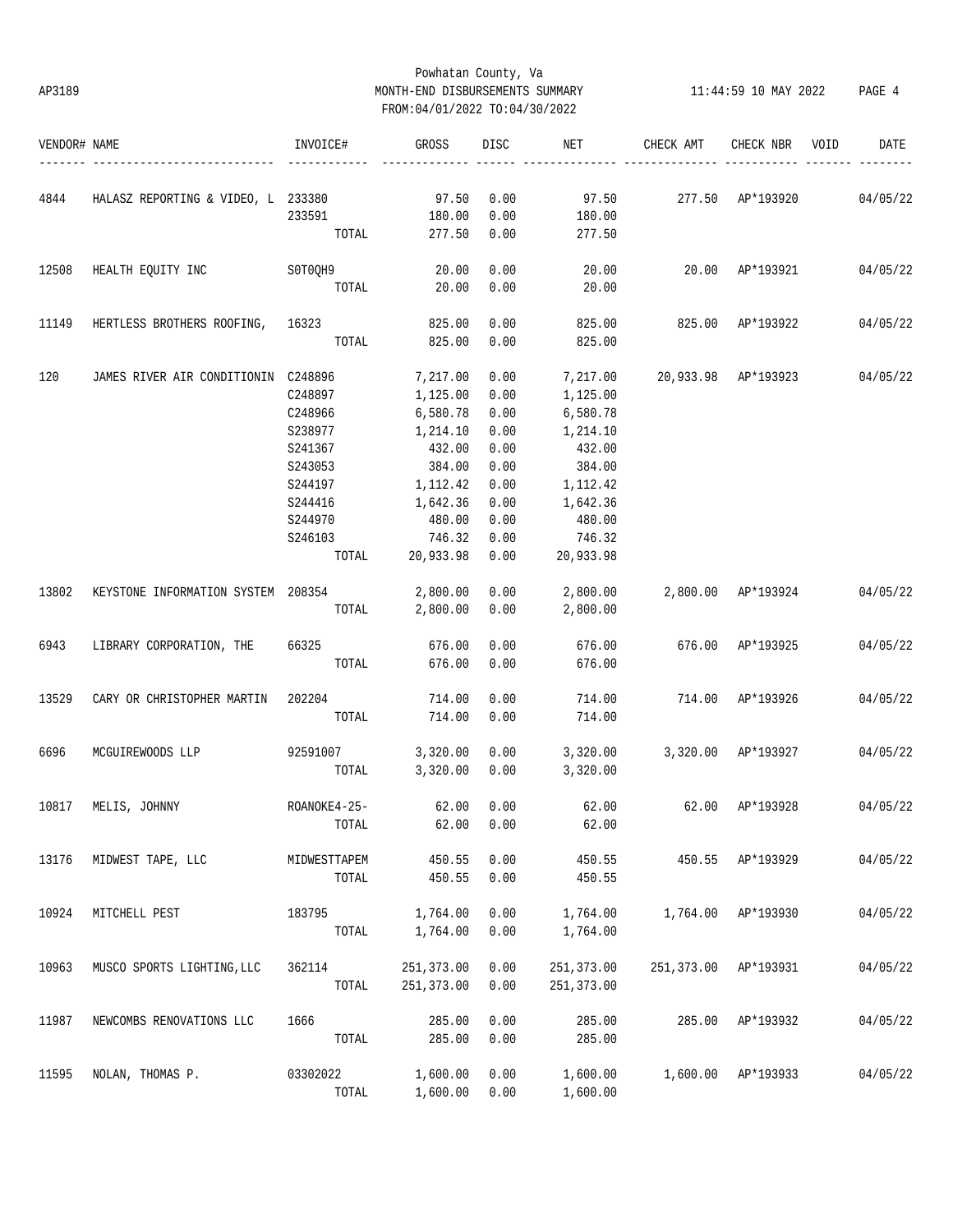## Powhatan County, Va AP3189 MONTH-END DISBURSEMENTS SUMMARY 11:44:59 10 MAY 2022 PAGE 5 FROM:04/01/2022 TO:04/30/2022

| VENDOR# NAME |                                    | INVOICE#                                                                                      | GROSS                                                                             | DISC                                                         | NET                                                                          | CHECK AMT           | CHECK NBR          | VOID | DATE     |
|--------------|------------------------------------|-----------------------------------------------------------------------------------------------|-----------------------------------------------------------------------------------|--------------------------------------------------------------|------------------------------------------------------------------------------|---------------------|--------------------|------|----------|
| 4812         | OLD BUCKINGHAM RD PROPERTIE 202204 | TOTAL                                                                                         | 1,200.00<br>1,200.00                                                              | 0.00<br>0.00                                                 | 1,200.00<br>1,200.00                                                         | 1,200.00            | AP*193934          |      | 04/05/22 |
| 9281         | OVERDRIVE, INC.                    | MR0136922109<br>TOTAL                                                                         | 14.00<br>14.00                                                                    | 0.00<br>0.00                                                 | 14.00<br>14.00                                                               | 14.00 AP*193935     |                    |      | 04/05/22 |
| 9638         | POE, INEZ L                        | 202204<br>TOTAL                                                                               | 120.00<br>120.00                                                                  | 0.00<br>0.00                                                 | 120.00<br>120.00                                                             |                     | 120.00 AP*193936   |      | 04/05/22 |
| 1980         | POORE, FRANCES                     | 202204<br>TOTAL                                                                               | 88.00<br>88.00                                                                    | 0.00<br>0.00                                                 | 88.00<br>88.00                                                               | 88.00               | AP*193937          |      | 04/05/22 |
| 6043         | POWERS, KATHRYN C.                 | 202204<br>TOTAL                                                                               | 120.00<br>120.00                                                                  | 0.00<br>0.00                                                 | 120.00<br>120.00                                                             | 120.00              | AP*193938          |      | 04/05/22 |
| 6928         | POWHATAN COUNTY DEPT. OF SO 2021   | TOTAL                                                                                         | 187.50<br>187.50                                                                  | 0.00<br>0.00                                                 | 187.50<br>187.50                                                             | 187.50              | AP*193939          |      | 04/05/22 |
| 8294         | POWHATAN COUNTY PUBLIC SCHO 202204 | TOTAL                                                                                         | 718.00<br>718.00                                                                  | 0.00<br>0.00                                                 | 718.00<br>718.00                                                             | 718.00              | AP*193940          |      | 04/05/22 |
| 10938        | POWHATAN YMCA                      | 4THQTRTANF<br>TOTAL                                                                           | 5,000.00<br>5,000.00                                                              | 0.00<br>0.00                                                 | 5,000.00<br>5,000.00                                                         |                     | 5,000.00 AP*193941 |      | 04/05/22 |
| 4842         | PREMIER SEPTIC                     | TIMGLIDEWELL<br>TOTAL                                                                         | 1,827.00<br>1,827.00                                                              | 0.00<br>0.00                                                 | 1,827.00<br>1,827.00                                                         | 1,827.00 AP*193942  |                    |      | 04/05/22 |
| 10905        | PRIORITY FIRE PROTECTION           | 31460<br>TOTAL                                                                                | 1,000.00<br>1,000.00                                                              | 0.00<br>0.00                                                 | 1,000.00<br>1,000.00                                                         | 1,000.00 AP*193943  |                    |      | 04/05/22 |
| 9518         | QUARLES PETROLEUM, INC.            | CT-1501831<br>TOTAL                                                                           | 617.07<br>617.07                                                                  | 0.00<br>0.00                                                 | 617.07<br>617.07                                                             |                     | 617.07 AP*193944   |      | 04/05/22 |
| 620          | R.C. GOODWYN & SONS, INC           | 1001392<br>1001476<br>1002214<br>1002855<br>1002998<br>1003058<br>1003298<br>1003386<br>TOTAL | 5.99<br>16.10<br>29.98<br>7.58 0.00<br>47.70<br>31.80<br>37.95<br>75.05<br>252.15 | 0.00<br>0.00<br>0.00<br>0.00<br>0.00<br>0.00<br>0.00<br>0.00 | 5.99<br>16.10<br>29.98<br>7.58<br>47.70<br>31.80<br>37.95<br>75.05<br>252.15 |                     | 252.15 AP*193945   |      | 04/05/22 |
| 11522        | RIOPEDRE, RODOLFO                  | 2181<br>TOTAL                                                                                 | 24.68<br>24.68                                                                    | 0.00<br>0.00                                                 | 24.68<br>24.68                                                               |                     | 24.68 AP*193946    |      | 04/05/22 |
| 12958        | RIVER RUN ANIMAL HOSPITAL          | 22-003952<br>TOTAL                                                                            | 77.92<br>77.92                                                                    | 0.00<br>0.00                                                 | 77.92<br>77.92                                                               |                     | 77.92 AP*193947    |      | 04/05/22 |
| 4841         | ROGERS EXCAVATING LLC              | 1061<br>TOTAL                                                                                 | 17,293.38<br>17,293.38                                                            | 0.00<br>0.00                                                 | 17,293.38<br>17,293.38                                                       | 17,293.38 AP*193948 |                    |      | 04/05/22 |
| 12510        | SALERNO, ROXANNE                   | MILEAGE. 4.4.                                                                                 | 181.23                                                                            | 0.00                                                         | 181.23                                                                       |                     | 181.23 AP*193949   |      | 04/05/22 |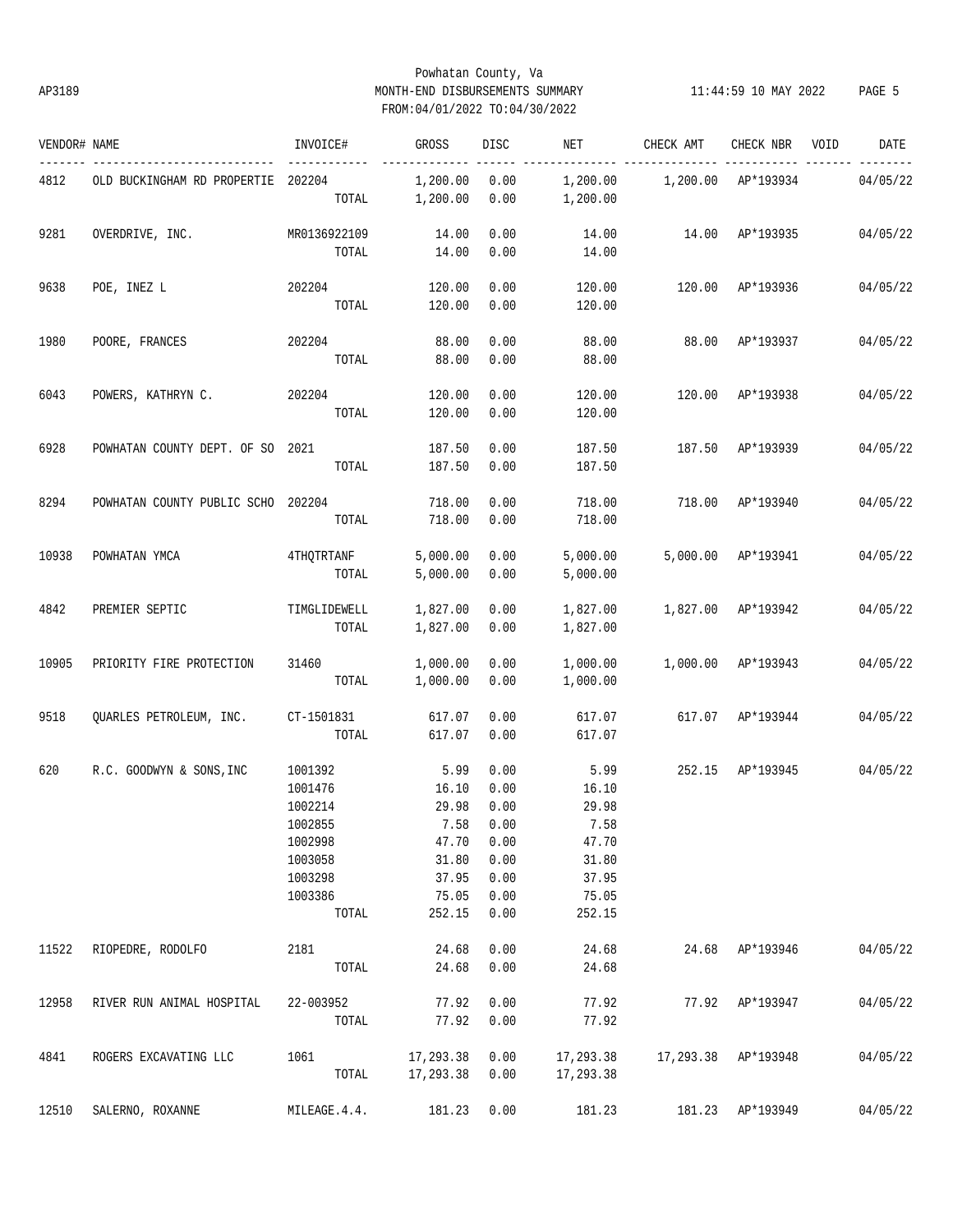## Powhatan County, Va AP3189 MONTH-END DISBURSEMENTS SUMMARY 11:44:59 10 MAY 2022 PAGE 6 FROM:04/01/2022 TO:04/30/2022

| VENDOR# NAME |                         | INVOICE#              | GROSS     | DISC       | NET       | CHECK AMT                   | CHECK NBR          | VOID | DATE     |
|--------------|-------------------------|-----------------------|-----------|------------|-----------|-----------------------------|--------------------|------|----------|
|              |                         | TOTAL                 | 181.23    | 0.00       | 181.23    |                             |                    |      |          |
| 8654         | SEAY'S TOWING           | 03252022              | 85.00     | 0.00       | 85.00     | 229.00 AP*193950 04/05/22   |                    |      |          |
|              |                         | 03282022              | 144.00    | 0.00       | 144.00    |                             |                    |      |          |
|              |                         | TOTAL                 | 229.00    | 0.00       | 229.00    |                             |                    |      |          |
| 6594         | SOUTHSIDE ELECTRIC COOP | 635040050320          | 205.74    | 0.00       | 205.74    | 818.17 AP*193951            |                    |      | 04/05/22 |
|              |                         | 635040160320          | 370.43    | 0.00       | 370.43    |                             |                    |      |          |
|              |                         | 635040170320          | 242.00    | 0.00       | 242.00    |                             |                    |      |          |
|              |                         | TOTAL                 | 818.17    | 0.00       | 818.17    |                             |                    |      |          |
| 12368        | SOWERS, MICHAEL         | $08-05-ES$ 12,000.00  |           | 0.00       | 12,000.00 | 12,000.00 AP*193952         |                    |      | 04/05/22 |
|              |                         | TOTAL                 | 12,000.00 | 0.00       | 12,000.00 |                             |                    |      |          |
| 9450         | SPEC (SLUDGE PROCESS    | 20221003_PCU 2,422.50 |           | 0.00       |           | 2,422.50 2,422.50 AP*193953 |                    |      | 04/05/22 |
|              |                         | TOTAL                 | 2,422.50  | 0.00       | 2,422.50  |                             |                    |      |          |
| 1940         | STANDBY SYSTEMS, INC.   | 03220448              | 160.00    | 0.00       | 160.00    | 1,832.00 AP*193954          |                    |      | 04/05/22 |
|              |                         | 03220449              | 153.00    | 0.00       | 153.00    |                             |                    |      |          |
|              |                         | 03220450              | 150.00    | 0.00       | 150.00    |                             |                    |      |          |
|              |                         | 03220460              | 160.00    | 0.00       | 160.00    |                             |                    |      |          |
|              |                         | 03220461              | 140.00    | 0.00       | 140.00    |                             |                    |      |          |
|              |                         | 03220468              | 153.00    | 0.00       | 153.00    |                             |                    |      |          |
|              |                         | 03220474              | 160.00    | 0.00       | 160.00    |                             |                    |      |          |
|              |                         | 03220475              | 153.00    | 0.00       | 153.00    |                             |                    |      |          |
|              |                         | 03220477              | 140.00    | 0.00       | 140.00    |                             |                    |      |          |
|              |                         | 03220480              | 170.00    | 0.00       | 170.00    |                             |                    |      |          |
|              |                         | 03220483              | 140.00    | 0.00       | 140.00    |                             |                    |      |          |
|              |                         | 03220491              | 153.00    | 0.00       | 153.00    |                             |                    |      |          |
|              |                         | TOTAL                 | 1,832.00  | 0.00       | 1,832.00  |                             |                    |      |          |
| 13682        | STAPLES BUSINESS CREDIT | 7351545936-0          | 12.89     | 0.00       | 12.89     | 187.13 AP*193955            |                    |      | 04/05/22 |
|              |                         | 7352819862-0          | 76.85     | 0.00       | 76.85     |                             |                    |      |          |
|              |                         | 7352979693-0          | 97.39     | 0.00       | 97.39     |                             |                    |      |          |
|              |                         | TOTAL                 | 187.13    | 0.00       | 187.13    |                             |                    |      |          |
| 6569         | STICKELS, RANDAL LEE    | 202204                |           | 72.00 0.00 | 72.00     | 72.00 AP*193956 04/05/22    |                    |      |          |
|              |                         | TOTAL                 | 72.00     | 0.00       | 72.00     |                             |                    |      |          |
| 7115         | STOKES, GARLAND KENNETH | 202204                | 68.00     | 0.00       | 68.00     |                             | 68.00 AP*193957    |      | 04/05/22 |
|              |                         | TOTAL                 | 68.00     | 0.00       | 68.00     |                             |                    |      |          |
| 6261         | TIMMONS GROUP           | 283378                | 500.00    | 0.00       | 500.00    |                             | 500.00 AP*193958   |      | 04/05/22 |
|              |                         | TOTAL                 | 500.00    | 0.00       | 500.00    |                             |                    |      |          |
| 13459        | VERIZON                 | 9902575440            | 2,275.75  | 0.00       | 2,275.75  |                             | 2,275.75 AP*193959 |      | 04/05/22 |
|              |                         | TOTAL                 | 2,275.75  | 0.00       | 2,275.75  |                             |                    |      |          |
| 13639        | VERIZON                 | 000990421450          | 74.03     | 0.00       | 74.03     |                             | 74.03 AP*193960    |      | 04/05/22 |
|              |                         | TOTAL                 | 74.03     | 0.00       | 74.03     |                             |                    |      |          |
| 12953        | VERIZON WIRELESS - VSAT | 22181233-931          | 50.00     | 0.00       | 50.00     |                             | 50.00 AP*193961    |      | 04/05/22 |
|              |                         | TOTAL                 | 50.00     | 0.00       | 50.00     |                             |                    |      |          |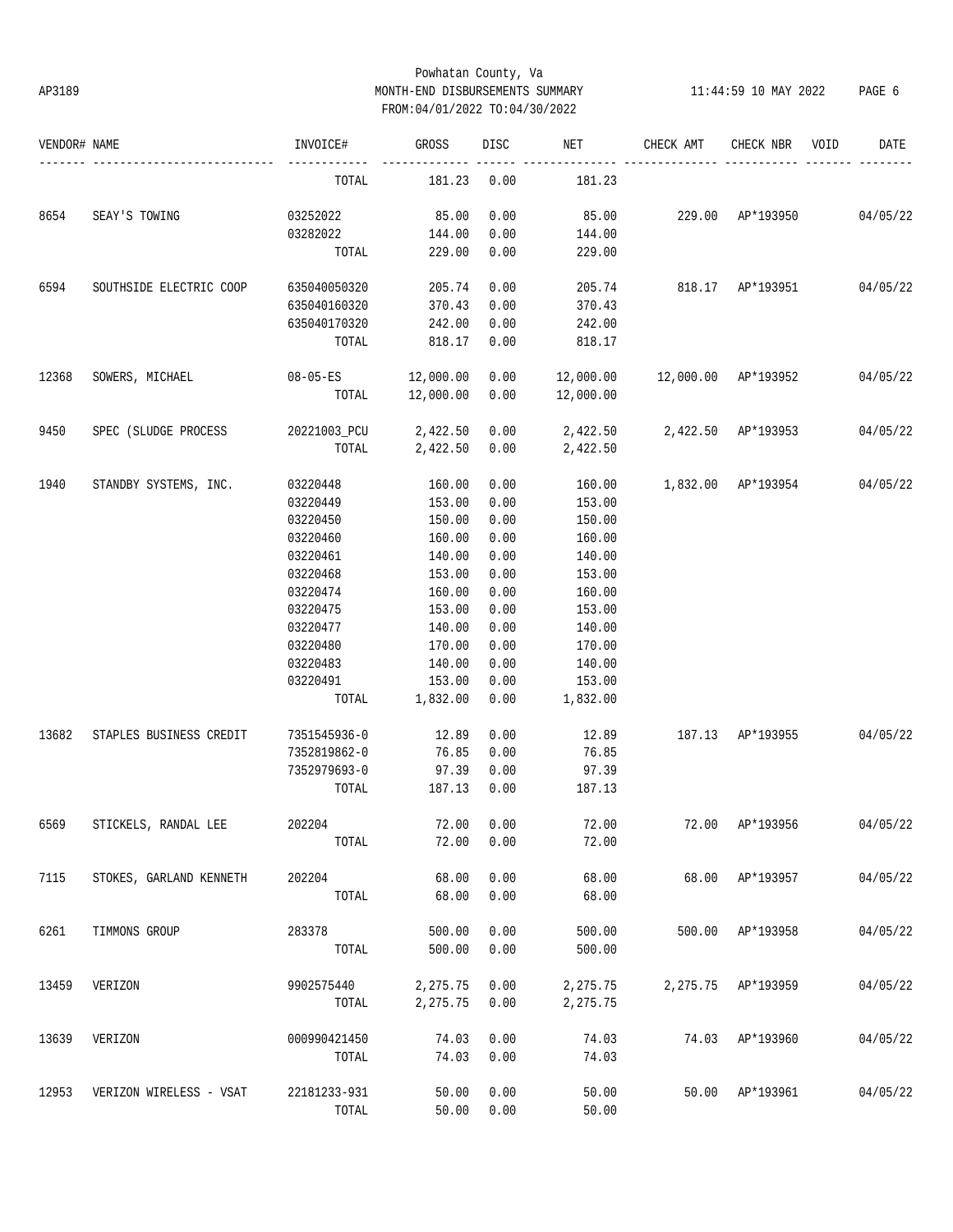# Powhatan County, Va AP3189 MONTH-END DISBURSEMENTS SUMMARY 11:44:59 10 MAY 2022 PAGE 7 FROM:04/01/2022 TO:04/30/2022

| 12366<br>VIRGINIA DRY CLEANING & LAU 19741<br>215.00<br>215.00<br>TOTAL<br>6302<br>5.53<br>VITA - VIRGINIA INFORMATION T447506<br>TOTAL<br>5.53<br>12630<br><b>VVAN</b><br>02757<br>80.00<br>80.00<br>TOTAL | 0.00<br>0.00<br>0.00<br>0.00<br>0.00<br>0.00<br>0.00<br>0.00<br>0.00<br>0.00<br>0.00 | 215.00<br>215.00<br>5.53<br>5.53<br>80.00<br>80.00<br>87.86<br>2,593.90<br>2,681.76<br>108.00 | 215.00 AP*193962 | 5.53 AP*193963<br>80.00 AP*193964 | 04/05/22<br>04/05/22<br>04/05/22<br>2,681.76 AP*193965 04/05/22 |
|-------------------------------------------------------------------------------------------------------------------------------------------------------------------------------------------------------------|--------------------------------------------------------------------------------------|-----------------------------------------------------------------------------------------------|------------------|-----------------------------------|-----------------------------------------------------------------|
|                                                                                                                                                                                                             |                                                                                      |                                                                                               |                  |                                   |                                                                 |
|                                                                                                                                                                                                             |                                                                                      |                                                                                               |                  |                                   |                                                                 |
|                                                                                                                                                                                                             |                                                                                      |                                                                                               |                  |                                   |                                                                 |
|                                                                                                                                                                                                             |                                                                                      |                                                                                               |                  |                                   |                                                                 |
|                                                                                                                                                                                                             |                                                                                      |                                                                                               |                  |                                   |                                                                 |
|                                                                                                                                                                                                             |                                                                                      |                                                                                               |                  |                                   |                                                                 |
| 11181<br>87.86<br>WELLS FARGO FINANCIAL LEASI 5019282090                                                                                                                                                    |                                                                                      |                                                                                               |                  |                                   |                                                                 |
| 2,593.90<br>5019410527                                                                                                                                                                                      |                                                                                      |                                                                                               |                  |                                   |                                                                 |
| 2,681.76<br>TOTAL                                                                                                                                                                                           |                                                                                      |                                                                                               |                  |                                   |                                                                 |
| 2080<br>WOODCOCK, LYNN T.<br>202204<br>108.00                                                                                                                                                               |                                                                                      |                                                                                               |                  | 108.00 AP*193966                  | 04/05/22                                                        |
| TOTAL<br>108.00                                                                                                                                                                                             |                                                                                      | 108.00                                                                                        |                  |                                   |                                                                 |
| 9183<br>AIR, WATER & SOIL LABORATOR V22002851<br>196.00                                                                                                                                                     | 0.00                                                                                 | 196.00                                                                                        |                  |                                   | 1,719.00 AP*193967 04/13/22                                     |
| V22002853<br>196.00                                                                                                                                                                                         | 0.00                                                                                 | 196.00                                                                                        |                  |                                   |                                                                 |
| V22003011<br>92.00                                                                                                                                                                                          | 0.00                                                                                 | 92.00                                                                                         |                  |                                   |                                                                 |
| V22003026<br>586.00                                                                                                                                                                                         | 0.00                                                                                 | 586.00                                                                                        |                  |                                   |                                                                 |
| 58.00<br>V22003038                                                                                                                                                                                          | 0.00                                                                                 | 58.00                                                                                         |                  |                                   |                                                                 |
| 58.00<br>V22003039                                                                                                                                                                                          | 0.00                                                                                 | 58.00                                                                                         |                  |                                   |                                                                 |
| V22003092<br>533.00                                                                                                                                                                                         | 0.00                                                                                 | 533.00                                                                                        |                  |                                   |                                                                 |
| TOTAL<br>1,719.00                                                                                                                                                                                           | 0.00                                                                                 | 1,719.00                                                                                      |                  |                                   |                                                                 |
| 12849<br>AQUA.APRIL.2<br>73.43<br>AQUA VIRGINIA                                                                                                                                                             | 0.00                                                                                 | 73.43                                                                                         | 73.43 AP*193968  |                                   | 04/13/22                                                        |
| TOTAL<br>73.43                                                                                                                                                                                              | 0.00                                                                                 | 73.43                                                                                         |                  |                                   |                                                                 |
| 7941<br>BAKER & TAYLOR<br>B&T.75024793<br>55.17                                                                                                                                                             | 0.00                                                                                 | 55.17                                                                                         |                  | 5,793.07 AP*193969                | 04/13/22                                                        |
| 3,487.90<br>BT.L2114913.                                                                                                                                                                                    | 0.00                                                                                 | 3,487.90                                                                                      |                  |                                   |                                                                 |
| 2,250.00<br>BT.LEASE.202                                                                                                                                                                                    | 0.00                                                                                 | 2,250.00                                                                                      |                  |                                   |                                                                 |
| 5,793.07<br>TOTAL                                                                                                                                                                                           | 0.00                                                                                 | 5,793.07                                                                                      |                  |                                   |                                                                 |
| 8668<br>BANK OF AMERICA<br>0310-MARCH22<br>1,761.31                                                                                                                                                         | 0.00                                                                                 | 1,761.31                                                                                      |                  |                                   | 34,797.90 AP*193970 04/13/22                                    |
| 1382-MARCH22<br>231.09                                                                                                                                                                                      | 0.00                                                                                 | 231.09                                                                                        |                  |                                   |                                                                 |
| 2154-MARCH22<br>426.19 0.00                                                                                                                                                                                 |                                                                                      | 426.19                                                                                        |                  |                                   |                                                                 |
| 2529-MARCH22<br>411.89                                                                                                                                                                                      | 0.00                                                                                 | 411.89                                                                                        |                  |                                   |                                                                 |
| 2542-MARCH22<br>6,730.12                                                                                                                                                                                    | 0.00                                                                                 | 6,730.12                                                                                      |                  |                                   |                                                                 |
| 2973-MARCH22<br>2,429.25                                                                                                                                                                                    | 0.00                                                                                 | 2,429.25                                                                                      |                  |                                   |                                                                 |
| 3118-MARCH22<br>9,845.13                                                                                                                                                                                    | 0.00                                                                                 | 9,845.13                                                                                      |                  |                                   |                                                                 |
| 3212-MARCH22<br>309.53                                                                                                                                                                                      | 0.00                                                                                 | 309.53                                                                                        |                  |                                   |                                                                 |
| 4596-MARCH22<br>564.99                                                                                                                                                                                      | 0.00                                                                                 | 564.99                                                                                        |                  |                                   |                                                                 |
| 4821-MARCH22<br>833.70                                                                                                                                                                                      | 0.00                                                                                 | 833.70                                                                                        |                  |                                   |                                                                 |
| 4863-MARCH22<br>201.66                                                                                                                                                                                      | 0.00                                                                                 | 201.66                                                                                        |                  |                                   |                                                                 |
| 462.92<br>5170-MARCH22                                                                                                                                                                                      | 0.00                                                                                 | 462.92                                                                                        |                  |                                   |                                                                 |
| 5680-MARCH22<br>232.00                                                                                                                                                                                      | 0.00                                                                                 | 232.00                                                                                        |                  |                                   |                                                                 |
| 7170-MARCH22<br>205.57                                                                                                                                                                                      | 0.00                                                                                 | 205.57                                                                                        |                  |                                   |                                                                 |
| 7196-MARCH22<br>138.24                                                                                                                                                                                      | 0.00                                                                                 | 138.24                                                                                        |                  |                                   |                                                                 |
| 7279-MARCH22<br>45.00                                                                                                                                                                                       | 0.00                                                                                 | 45.00                                                                                         |                  |                                   |                                                                 |
| 7360-MARCH22<br>180.00                                                                                                                                                                                      | 0.00                                                                                 | 180.00                                                                                        |                  |                                   |                                                                 |
| 7374-MARCH22<br>4,324.42                                                                                                                                                                                    | 0.00                                                                                 | 4,324.42                                                                                      |                  |                                   |                                                                 |
| 7593-MARCH22<br>71.20                                                                                                                                                                                       | 0.00                                                                                 | 71.20                                                                                         |                  |                                   |                                                                 |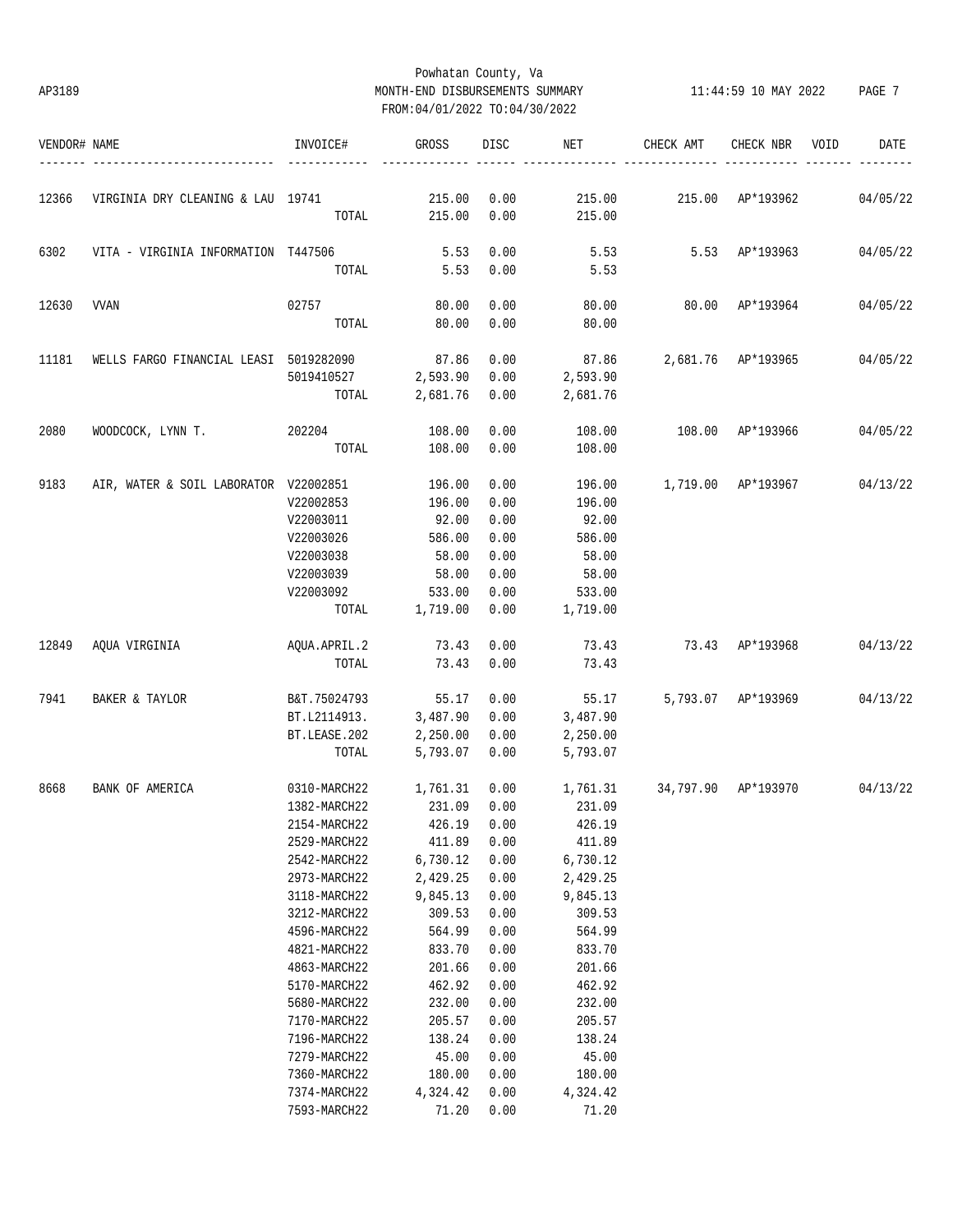## Powhatan County, Va AP3189 MONTH-END DISBURSEMENTS SUMMARY 11:44:59 10 MAY 2022 PAGE 8 FROM:04/01/2022 TO:04/30/2022

| VENDOR# NAME |                                      | INVOICE#              | GROSS         | DISC | NET       | CHECK AMT          | CHECK NBR          | VOID | DATE     |
|--------------|--------------------------------------|-----------------------|---------------|------|-----------|--------------------|--------------------|------|----------|
|              |                                      | 8775-MARCH22          | 1,755.33      | 0.00 | 1,755.33  |                    |                    |      |          |
|              |                                      | 9163-MARCH22          | 1,190.89      | 0.00 | 1,190.89  |                    |                    |      |          |
|              |                                      | 9215-MARCH22          | 1,082.95      | 0.00 | 1,082.95  |                    |                    |      |          |
|              |                                      | 9856-MARCH22          | 1,364.52      | 0.00 | 1,364.52  |                    |                    |      |          |
|              |                                      | TOTAL                 | 34,797.90     | 0.00 | 34,797.90 |                    |                    |      |          |
| 12207        | BATTERIES PLUS                       | P49822214             | 100.24        | 0.00 | 100.24    | 100.24 AP*193971   |                    |      | 04/13/22 |
|              |                                      | TOTAL                 | 100.24        | 0.00 | 100.24    |                    |                    |      |          |
| 6655         | BLOSSMAN GAS COMPANIES, INC 20114573 |                       | 237.94        | 0.00 | 237.94    | 2,182.40 AP*193972 |                    |      | 04/13/22 |
|              |                                      | 20114672              | 26.82         | 0.00 | 26.82     |                    |                    |      |          |
|              |                                      | 20148243              | 6.00          | 0.00 | 6.00      |                    |                    |      |          |
|              |                                      | 20148735              | 3.00          | 0.00 | 3.00      |                    |                    |      |          |
|              |                                      | 3586440-4-22 1,908.64 |               | 0.00 | 1,908.64  |                    |                    |      |          |
|              |                                      | TOTAL                 | 2,182.40      | 0.00 | 2,182.40  |                    |                    |      |          |
| 7296         | BOUND TREE MEDICAL, LLC 84467287     |                       | 299.02        | 0.00 | 299.02    |                    | 299.02 AP*193973   |      | 04/13/22 |
|              |                                      | TOTAL                 | 299.02        | 0.00 | 299.02    |                    |                    |      |          |
| 11439        | BUSINESS CARD                        | 0168-MARCH22          | 1,811.07      | 0.00 |           |                    |                    |      | 04/13/22 |
|              |                                      | TOTAL                 | 1,811.07      | 0.00 | 1,811.07  |                    |                    |      |          |
| 11610        | BUSINESS CARD                        | 5719-MARCH22          | 1,967.34 0.00 |      |           |                    |                    |      | 04/13/22 |
|              |                                      | TOTAL                 | 1,967.34 0.00 |      | 1,967.34  |                    |                    |      |          |
| 12919        | BUSINESS CARD                        | 6145-MARCH22          | 650.42        | 0.00 | 650.42    | 650.42 AP*193976   |                    |      | 04/13/22 |
|              |                                      | TOTAL                 | 650.42        | 0.00 | 650.42    |                    |                    |      |          |
| 4752         | BUSINESS CARD                        | 9796-MARCH22          | 92.53         | 0.00 | 92.53     |                    | 92.53 AP*193977    |      | 04/13/22 |
|              |                                      | TOTAL                 | 92.53         | 0.00 | 92.53     |                    |                    |      |          |
| 4713         | CABLESANDKITS.COM                    | 543882                | 956.37        | 0.00 | 956.37    |                    | 956.37 AP*193978   |      | 04/13/22 |
|              |                                      | TOTAL                 | 956.37        | 0.00 | 956.37    |                    |                    |      |          |
| 540          | CENTRAL VIRGINIA WASTE MANA 27637    |                       | 117.22        | 0.00 | 117.22    | 117.22             | AP*193979          |      | 04/13/22 |
|              |                                      | TOTAL                 | 117.22        | 0.00 | 117.22    |                    |                    |      |          |
| 6965         | CINTAS CORPORATION                   | 4114945212_1          | 50.97         | 0.00 | 50.97     |                    | 50.97 AP*193980    |      | 04/13/22 |
|              |                                      | TOTAL                 | 50.97         | 0.00 | 50.97     |                    |                    |      |          |
| 11996        | CLERK OF CIRCUIT COURT               | 600084610-10          | 200.00        | 0.00 | 200.00    |                    | 400.00 AP*193981   |      | 04/13/22 |
|              |                                      | 600084610-99          | 200.00        | 0.00 | 200.00    |                    |                    |      |          |
|              |                                      | TOTAL                 | 400.00        | 0.00 | 400.00    |                    |                    |      |          |
| 7088         | COLONIAL POWERLIFT, INC.             | 2021-290              | 605.00        | 0.00 | 605.00    |                    | 605.00 AP*193982   |      | 04/13/22 |
|              |                                      | TOTAL                 | 605.00        | 0.00 | 605.00    |                    |                    |      |          |
| 13054        | CTSI                                 | PSI-4746              | 580.00        | 0.00 | 580.00    |                    | 580.00 AP*193983   |      | 04/13/22 |
|              |                                      | TOTAL                 | 580.00        | 0.00 | 580.00    |                    |                    |      |          |
| 7392         | DEEP CREEK VOLUNTEER FIRE C 0057     |                       | 2,758.35      | 0.00 | 2,758.35  |                    | 2,758.35 AP*193984 |      | 04/13/22 |
|              |                                      | TOTAL                 | 2,758.35 0.00 |      | 2,758.35  |                    |                    |      |          |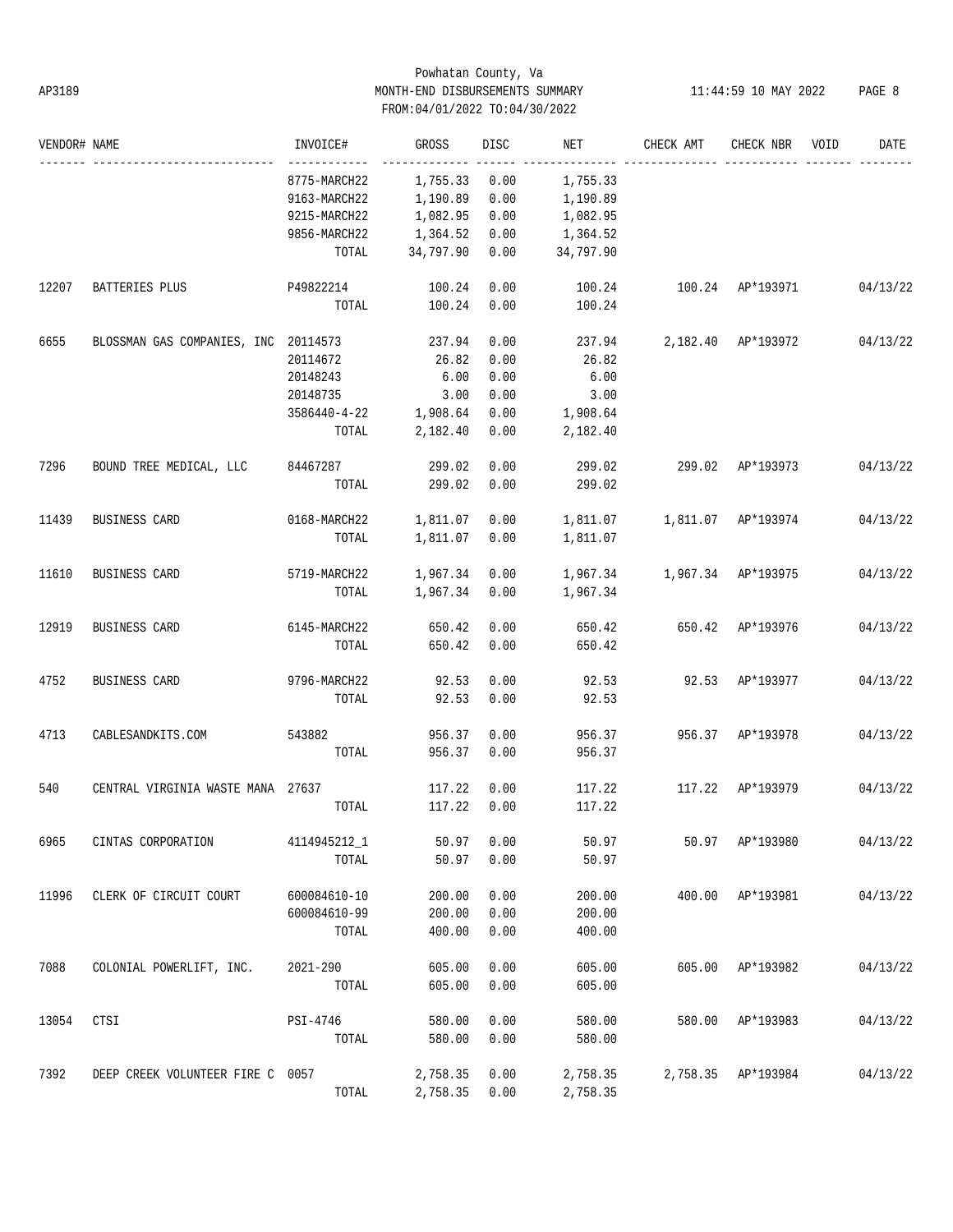# Powhatan County, Va AP3189 MONTH-END DISBURSEMENTS SUMMARY 11:44:59 10 MAY 2022 PAGE 9 FROM:04/01/2022 TO:04/30/2022

| VENDOR# NAME |                                    | INVOICE#                      | GROSS     | DISC | NET       | CHECK AMT                    | CHECK NBR          | VOID | DATE     |
|--------------|------------------------------------|-------------------------------|-----------|------|-----------|------------------------------|--------------------|------|----------|
| 6240         | DIAMOND SPRINGS WATER, INC         | 0002421193                    | 34.95     | 0.00 | 34.95     |                              | 46.90 AP*193985    |      | 04/13/22 |
|              |                                    | 0002446553                    | 11.95     | 0.00 | 11.95     |                              |                    |      |          |
|              |                                    | TOTAL                         | 46.90     | 0.00 | 46.90     |                              |                    |      |          |
| 860          | DOMINION ENERGY VIRGINIA           | 03312022                      | 158.87    | 0.00 | 158.87    | 15,393.69 AP*193986 04/13/22 |                    |      |          |
|              |                                    | 0962041034-4                  | 1,293.72  | 0.00 | 1,293.72  |                              |                    |      |          |
|              |                                    | 1223507334-4                  | 128.14    | 0.00 | 128.14    |                              |                    |      |          |
|              |                                    | 2312285006-4                  | 152.22    | 0.00 | 152.22    |                              |                    |      |          |
|              |                                    | 2346327501-4                  | 3,680.89  | 0.00 | 3,680.89  |                              |                    |      |          |
|              |                                    | 2352270009-4                  | 191.90    | 0.00 | 191.90    |                              |                    |      |          |
|              |                                    | 2442170003-4                  | 1,475.42  | 0.00 | 1,475.42  |                              |                    |      |          |
|              |                                    | 2462222502-4                  | 3,584.14  | 0.00 | 3,584.14  |                              |                    |      |          |
|              |                                    | 2476067034-4                  | 308.34    | 0.00 | 308.34    |                              |                    |      |          |
|              |                                    | 2532167505-4                  | 727.42    | 0.00 | 727.42    |                              |                    |      |          |
|              |                                    | 293235368-4-                  | 18.80     | 0.00 | 18.80     |                              |                    |      |          |
|              |                                    | 2972120006-4                  | 1,312.97  | 0.00 | 1,312.97  |                              |                    |      |          |
|              |                                    | 3496131156-4                  | 7.00      | 0.00 | 7.00      |                              |                    |      |          |
|              |                                    | 4691491015-4                  | 57.08     | 0.00 | 57.08     |                              |                    |      |          |
|              |                                    | 7765134072-4                  | 423.12    | 0.00 | 423.12    |                              |                    |      |          |
|              |                                    | 8971069334-4                  | 12.13     | 0.00 | 12.13     |                              |                    |      |          |
|              |                                    | 9052426195-4                  | 125.44    | 0.00 | 125.44    |                              |                    |      |          |
|              |                                    | 9750120975-4                  | 1,736.09  | 0.00 | 1,736.09  |                              |                    |      |          |
|              |                                    | TOTAL                         | 15,393.69 | 0.00 | 15,393.69 |                              |                    |      |          |
| 11160        | DUNIVAN, DAVID                     | DAVIDCONF                     | 97.23     | 0.00 | 97.23     |                              | 97.23 AP*193987    |      | 04/13/22 |
|              |                                    | TOTAL                         | 97.23     | 0.00 | 97.23     |                              |                    |      |          |
| 1910         | DUNN GAS COMPANY                   | 75988 and the state of $\sim$ | 2,383.48  | 0.00 | 2,383.48  |                              | 2,383.48 AP*193988 |      | 04/13/22 |
|              |                                    | TOTAL                         | 2,383.48  | 0.00 | 2,383.48  |                              |                    |      |          |
| 6842         | EAGLE FIRE INC.                    | IN00026951                    | 720.00    | 0.00 | 720.00    | 720.00                       | AP*193989          |      | 04/13/22 |
|              |                                    | TOTAL                         | 720.00    | 0.00 | 720.00    |                              |                    |      |          |
| 11224        | ELECTRONIC SYSTEMS, INC. IN2131590 |                               | 196.93    | 0.00 | 196.93    |                              | 196.93 AP*193990   |      | 04/13/22 |
|              |                                    | TOTAL                         | 196.93    | 0.00 | 196.93    |                              |                    |      |          |
| 6510         | EMERGENCY SERVICES SOLUTION 568    |                               | 54,592.00 | 0.00 | 54,592.00 | 54,592.00                    | AP*193991          |      | 04/13/22 |
|              |                                    | TOTAL                         | 54,592.00 | 0.00 | 54,592.00 |                              |                    |      |          |
| 13538        | EMERSON, BRIAN KENT                | 0052                          | 288.00    | 0.00 | 288.00    |                              | 288.00 AP*193992   |      | 04/13/22 |
|              |                                    | TOTAL                         | 288.00    | 0.00 | 288.00    |                              |                    |      |          |
| 9639         | EMS MANAGEMENT & CONSULTANT 045898 |                               | 2,590.16  | 0.00 | 2,590.16  |                              | 2,590.16 AP*193993 |      | 04/13/22 |
|              |                                    | TOTAL                         | 2,590.16  | 0.00 | 2,590.16  |                              |                    |      |          |
| 9093         | FARMVILLE WHOLESALE ELECTRI 737171 |                               | 70.70     | 0.00 | 70.70     |                              | 523.60 AP*193994   |      | 04/13/22 |
|              |                                    | 738288                        | 452.90    | 0.00 | 452.90    |                              |                    |      |          |
|              |                                    | TOTAL                         | 523.60    | 0.00 | 523.60    |                              |                    |      |          |
| 8336         | FERGUSON ENTERPRISES INC.          | 2237334                       | 136.87    | 0.00 | 136.87    |                              | 136.87 AP*193995   |      | 04/13/22 |
|              |                                    | TOTAL                         | 136.87    | 0.00 | 136.87    |                              |                    |      |          |
| 6666         | FINE CREEK FIRE DEPT               | 0056                          | 3,278.00  | 0.00 | 3,278.00  |                              | 3,278.00 AP*193996 |      | 04/13/22 |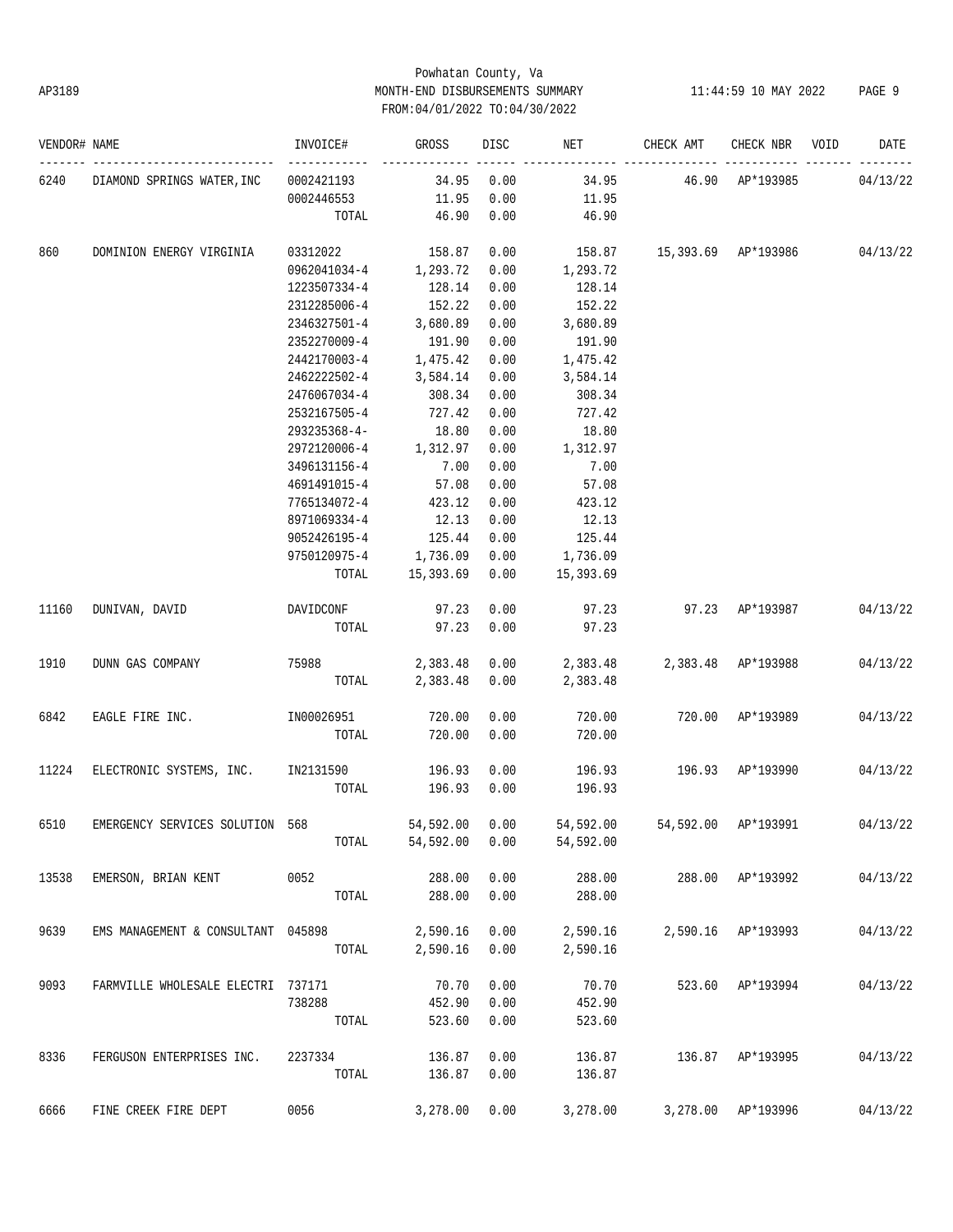# Powhatan County, Va AP3189 MONTH-END DISBURSEMENTS SUMMARY 11:44:59 10 MAY 2022 PAGE 10 FROM:04/01/2022 TO:04/30/2022

| VENDOR# NAME |                                 | INVOICE#     | GROSS     | DISC | NET       | CHECK AMT                       | CHECK NBR           | VOID | DATE     |
|--------------|---------------------------------|--------------|-----------|------|-----------|---------------------------------|---------------------|------|----------|
|              |                                 | TOTAL        | 3,278.00  | 0.00 | 3,278.00  |                                 |                     |      |          |
| 338          | FIRE PROTECTION EQUIP. CO       | 00078819     | 193.00    | 0.00 | 193.00    | 1,062.60 AP*193997              |                     |      | 04/13/22 |
|              |                                 | 00078845     | 184.20    | 0.00 | 184.20    |                                 |                     |      |          |
|              |                                 | 00078855     | 74.40     | 0.00 | 74.40     |                                 |                     |      |          |
|              |                                 | 00078858     | 279.00    | 0.00 | 279.00    |                                 |                     |      |          |
|              |                                 | 00079404     | 62.20     | 0.00 | 62.20     |                                 |                     |      |          |
|              |                                 | 0078809      | 269.80    | 0.00 | 269.80    |                                 |                     |      |          |
|              |                                 | TOTAL        | 1,062.60  | 0.00 | 1,062.60  |                                 |                     |      |          |
| 13190        | FP MAILING SOLUTIONS            | RI105280106  | 86.85     | 0.00 | 86.85     | 86.85                           | AP*193998           |      | 04/13/22 |
|              |                                 | TOTAL        | 86.85     | 0.00 | 86.85     |                                 |                     |      |          |
| 12905        | GALLS, LLC                      | 020719921    | 151.83    | 0.00 | 151.83    | 246.49                          | AP*193999           |      | 04/13/22 |
|              |                                 | 020804726    | 94.66     | 0.00 | 94.66     |                                 |                     |      |          |
|              |                                 | TOTAL        | 246.49    | 0.00 | 246.49    |                                 |                     |      |          |
| 4786         | GOLDEN EAGLE PROPERTY SOLUT 204 |              | 405.00    | 0.00 | 405.00    |                                 | 405.00 AP*194000    |      | 04/13/22 |
|              |                                 | TOTAL        | 405.00    | 0.00 | 405.00    |                                 |                     |      |          |
| 10294        | GOOCHLAND-POWHATAN CSB          | 14           | 825.00    | 0.00 | 825.00    | 825.00                          | AP*194001           |      | 04/13/22 |
|              |                                 | TOTAL        | 825.00    | 0.00 | 825.00    |                                 |                     |      |          |
| 6013         | GRAINGER                        | 9241554907   | 1,000.28  | 0.00 | 1,000.28  | 1,559.74 AP*194002              |                     |      | 04/13/22 |
|              |                                 | 9241754218   | 53.12     | 0.00 | 53.12     |                                 |                     |      |          |
|              |                                 | 9244781077   | 48.87     | 0.00 | 48.87     |                                 |                     |      |          |
|              |                                 | 9244877735   | 243.42    | 0.00 | 243.42    |                                 |                     |      |          |
|              |                                 | 9244877743   | 24.76     | 0.00 | 24.76     |                                 |                     |      |          |
|              |                                 | 9245747796   | 158.14    | 0.00 | 158.14    |                                 |                     |      |          |
|              |                                 | 9250899607   | 31.15     | 0.00 | 31.15     |                                 |                     |      |          |
|              |                                 | TOTAL        | 1,559.74  | 0.00 | 1,559.74  |                                 |                     |      |          |
| 13549        | HOSTED BACKBONE, LLC            | HB17-9719    | 2,175.00  | 0.00 | 2,175.00  |                                 | 2,175.00 AP*194003  |      | 04/13/22 |
|              |                                 | TOTAL        | 2,175.00  | 0.00 | 2,175.00  |                                 |                     |      |          |
| 10755        | INNOVATIVE TURF                 | 5396         | 1,580.95  | 0.00 |           | 1,580.95   1,580.95   AP*194004 |                     |      | 04/13/22 |
|              |                                 | TOTAL        | 1,580.95  | 0.00 | 1,580.95  |                                 |                     |      |          |
| 11486        | KOFILE TECHNOLOGIES, INC.       | KT-005898    | 27,519.50 | 0.00 | 27,519.50 |                                 | 27,519.50 AP*194005 |      | 04/13/22 |
|              |                                 | TOTAL        | 27,519.50 | 0.00 | 27,519.50 |                                 |                     |      |          |
| 6629         | LANDSCAPE SUPPLY, INC.          | 0873334-IN   | 82.50     | 0.00 | 82.50     |                                 | 82.50 AP*194006     |      | 04/13/22 |
|              |                                 | TOTAL        | 82.50     | 0.00 | 82.50     |                                 |                     |      |          |
| 166          | LUCK STONE CORP.                | 10101.4      | 149.26    | 0.00 | 149.26    | 149.26                          | AP*194007           |      | 04/13/22 |
|              |                                 | TOTAL        | 149.26    | 0.00 | 149.26    |                                 |                     |      |          |
| 6672         | MACON FIRE DEPARTMENT           | 0054         | 2,492.00  | 0.00 | 2,492.00  | 2,492.00                        | AP*194008           |      | 04/13/22 |
|              |                                 | TOTAL        | 2,492.00  | 0.00 | 2,492.00  |                                 |                     |      |          |
| 9552         | MANSFIELD OIL COMPANY           | SQLCD-752880 | 79.45     | 0.00 | 79.45     |                                 | 79.45 AP*194009     |      | 04/13/22 |
|              |                                 | TOTAL        | 79.45     | 0.00 | 79.45     |                                 |                     |      |          |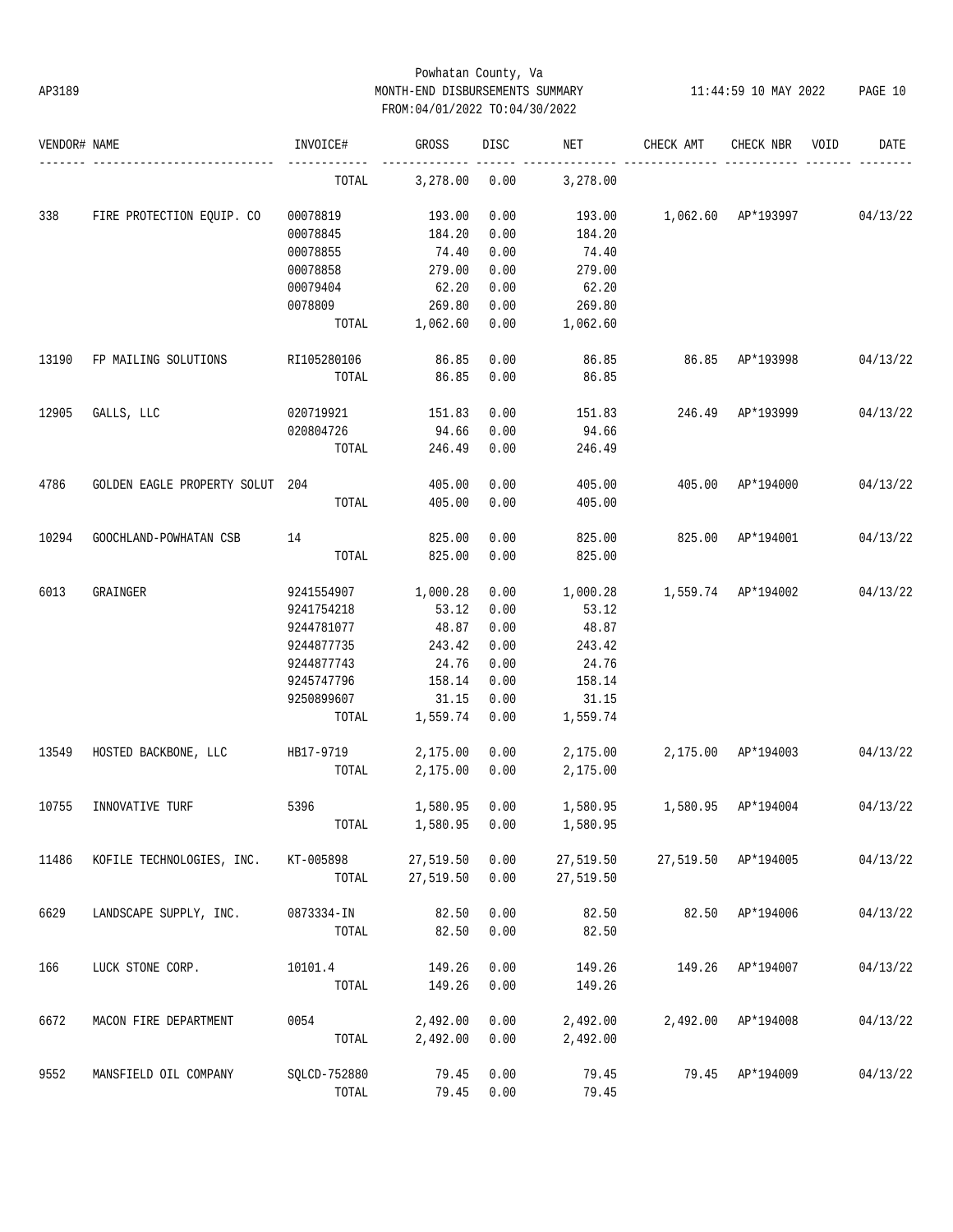# Powhatan County, Va AP3189 MONTH-END DISBURSEMENTS SUMMARY 11:44:59 10 MAY 2022 PAGE 11 FROM:04/01/2022 TO:04/30/2022

| VENDOR# NAME |                                                                                     | INVOICE#     | <b>GROSS</b>                 | DISC | NET <sub>1</sub>                   | CHECK AMT                            | CHECK NBR VOID   | DATE     |
|--------------|-------------------------------------------------------------------------------------|--------------|------------------------------|------|------------------------------------|--------------------------------------|------------------|----------|
|              | 11840 MCI COMM SERVICE                                                              | 2DG98147APR2 | 34.16 0.00                   |      |                                    |                                      |                  |          |
|              |                                                                                     | TOTAL        | 34.16                        | 0.00 | 34.16                              |                                      |                  |          |
| 4848         |                                                                                     |              |                              |      |                                    |                                      |                  |          |
|              |                                                                                     |              | TOTAL 265.07 0.00            |      | 265.07                             |                                      |                  |          |
| 12274        | MITEL CLOUD SERVICES, INC 39473172                                                  |              | 38.58                        | 0.00 |                                    | 38.58   38.58   AP*194012   04/13/22 |                  |          |
|              |                                                                                     |              | TOTAL 38.58                  | 0.00 | 38.58                              |                                      |                  |          |
| 4831         | PIEDMONT REGIONAL JAIL 3868 32,400.00 0.00 32,400.00 32,400.00 AP*194013            |              |                              |      |                                    |                                      |                  | 04/13/22 |
|              |                                                                                     |              |                              |      | TOTAL 32,400.00 0.00 32,400.00     |                                      |                  |          |
| 1250         | POWHATAN AUTO & TRACTOR PAR 675577                                                  |              | 59.90                        | 0.00 | 59.90  250.38  AP*194014  04/13/22 |                                      |                  |          |
|              |                                                                                     | 676803       | 50.97                        | 0.00 | 50.97                              |                                      |                  |          |
|              |                                                                                     | 677935       | 15.50                        | 0.00 | 15.50                              |                                      |                  |          |
|              |                                                                                     | 678062       | 62.46                        | 0.00 | 62.46                              |                                      |                  |          |
|              |                                                                                     | 678747       | 20.58                        | 0.00 | 20.58                              |                                      |                  |          |
|              |                                                                                     | 678813       | 34.98                        | 0.00 | 34.98                              |                                      |                  |          |
|              |                                                                                     | 678874       | 5.99                         | 0.00 | 5.99                               |                                      |                  |          |
|              |                                                                                     |              | TOTAL 250.38                 | 0.00 | 250.38                             |                                      |                  |          |
| 9612         | POWHATAN COLLISION AND GLAS 1210423                                                 |              | 546.03 0.00                  |      |                                    | 546.03 546.03 AP*194015              |                  | 04/13/22 |
|              |                                                                                     | TOTAL        | 546.03 0.00                  |      | 546.03                             |                                      |                  |          |
| 6765         | POWHATAN VOLUNTEER RESCUE S 0053 4,300.50 0.00 4,300.50 4,300.50 AP*194016 04/13/22 |              |                              |      |                                    |                                      |                  |          |
|              |                                                                                     |              | TOTAL 4,300.50 0.00 4,300.50 |      |                                    |                                      |                  |          |
| 780          | QUILL CORPORATION 23984616 65.84                                                    |              |                              | 0.00 | 65.84 65.84 AP*194017              |                                      |                  | 04/13/22 |
|              |                                                                                     | TOTAL 65.84  |                              | 0.00 | 65.84                              |                                      |                  |          |
| 620          | R.C. GOODWYN & SONS, INC 1003465                                                    |              | 8.99                         | 0.00 |                                    | 8.99 106.40 AP*194018 04/13/22       |                  |          |
|              |                                                                                     | 1003980      | 11.58                        | 0.00 | 11.58                              |                                      |                  |          |
|              |                                                                                     | 1004067      | 3.49                         | 0.00 | 3.49                               |                                      |                  |          |
|              |                                                                                     | 1004392      | 74.40                        | 0.00 | 74.40                              |                                      |                  |          |
|              |                                                                                     | 1004515      | 7.94                         | 0.00 | 7.94                               |                                      |                  |          |
|              |                                                                                     |              | TOTAL 106.40                 | 0.00 | 106.40                             |                                      |                  |          |
| 13979        | READ'S UNIFORMS, LLC                                                                | 115362-99    | 273.45                       | 0.00 | 273.45                             |                                      | 385.95 AP*194019 | 04/13/22 |
|              |                                                                                     | 117248-99    | 112.50                       | 0.00 | 112.50                             |                                      |                  |          |
|              |                                                                                     | TOTAL        | 385.95                       | 0.00 | 385.95                             |                                      |                  |          |
| 9037         | REYNOLDS LIGHTING SUPPLY                                                            | 149475       | 255.00                       | 0.00 | 255.00                             |                                      | 255.00 AP*194020 | 04/13/22 |
|              |                                                                                     | TOTAL        | 255.00                       | 0.00 | 255.00                             |                                      |                  |          |
| 12865        | RICHMOND PERFECT DESIGN                                                             | 2022RPD09203 | 611.00                       | 0.00 | 611.00                             |                                      | 611.00 AP*194021 | 04/13/22 |
|              |                                                                                     | TOTAL        | 611.00                       | 0.00 | 611.00                             |                                      |                  |          |
| 4846         | RICHMOND SPCA                                                                       | 20208        | 525.00                       | 0.00 | 525.00                             |                                      | 525.00 AP*194022 | 04/13/22 |
|              |                                                                                     | TOTAL        | 525.00                       | 0.00 | 525.00                             |                                      |                  |          |
|              |                                                                                     | I00013184800 |                              | 0.00 | 171.25                             |                                      |                  | 04/13/22 |
| 12509        | RICHMOND SUBURBAN NEWS                                                              |              | 171.25                       |      |                                    |                                      | 171.25 AP*194023 |          |
|              |                                                                                     | TOTAL        | 171.25 0.00                  |      | 171.25                             |                                      |                  |          |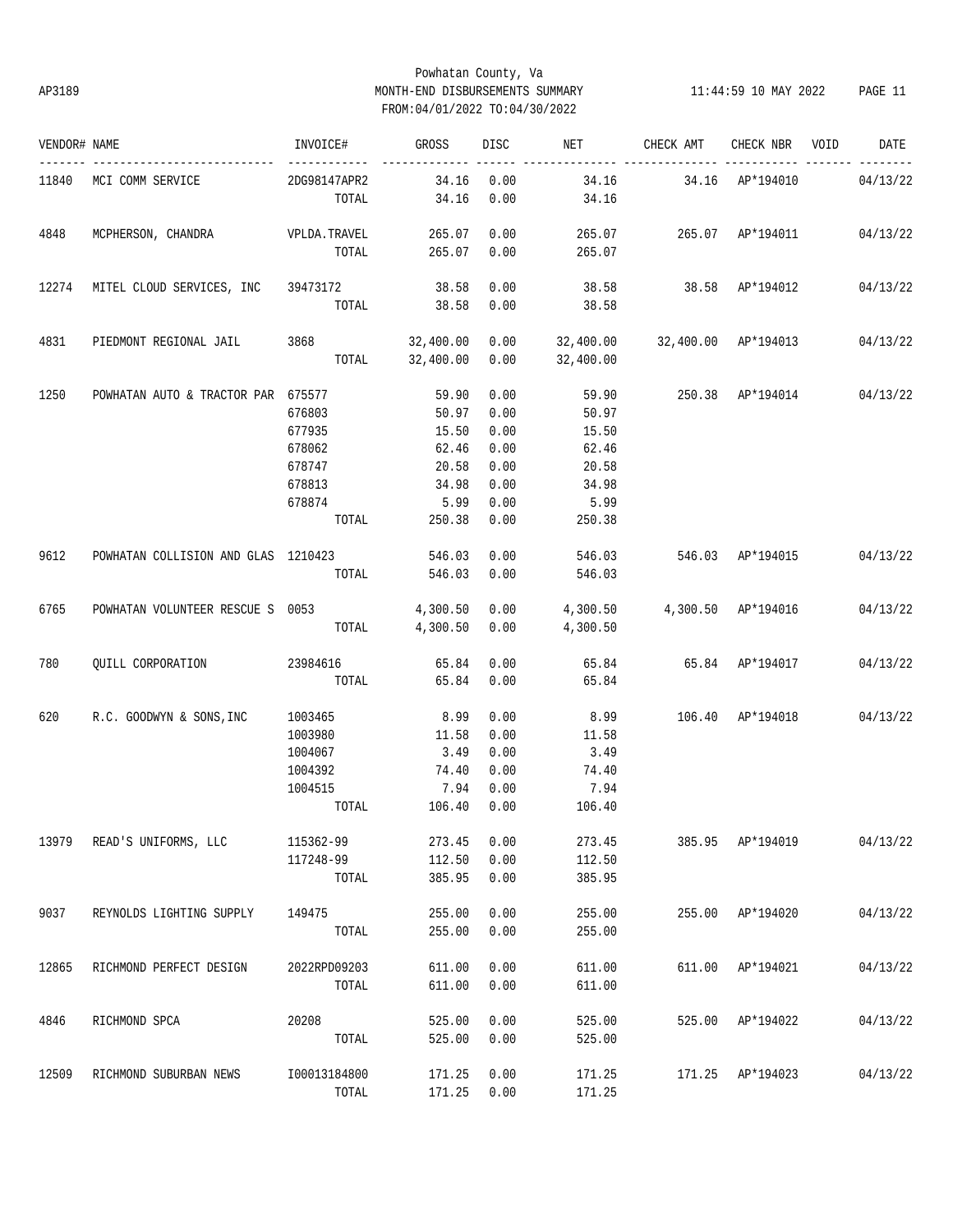## Powhatan County, Va AP3189 MONTH-END DISBURSEMENTS SUMMARY 11:44:59 10 MAY 2022 PAGE 12 FROM:04/01/2022 TO:04/30/2022

| VENDOR# NAME |                                                      | INVOICE#              | GROSS            | <b>DISC</b>  | NET              | CHECK AMT                                  | CHECK NBR          | VOID | DATE     |
|--------------|------------------------------------------------------|-----------------------|------------------|--------------|------------------|--------------------------------------------|--------------------|------|----------|
| 6886         | RICHMOND TIMES-DISPATCH                              | I0001318357-<br>TOTAL | 371.80<br>371.80 | 0.00<br>0.00 | 371.80<br>371.80 | 371.80                                     | AP*194024          |      | 04/13/22 |
| 12958        | RIVER RUN ANIMAL HOSPITAL                            | 04042022              | 315.70           | 0.00         | 315.70           | 315.70 AP*194025                           |                    |      | 04/13/22 |
|              |                                                      | TOTAL                 | 315.70           | 0.00         | 315.70           |                                            |                    |      |          |
| 13642        | SANTE J. PIRACCI PC                                  | 9192577               | 120.00           | 0.00         | 120.00           | 240.00 AP*194026 04/13/22                  |                    |      |          |
|              |                                                      | 9192578<br>TOTAL      | 120.00           | 0.00         | 120.00           |                                            |                    |      |          |
|              |                                                      |                       | 240.00           | 0.00         | 240.00           |                                            |                    |      |          |
| 12283        | SMARTSITES                                           | 159190                | 1,125.00         | 0.00         |                  | 1,125.00   1,125.00   AP*194027   04/13/22 |                    |      |          |
|              |                                                      | TOTAL                 | 1,125.00         | 0.00         | 1,125.00         |                                            |                    |      |          |
| 1320         | SOUTHERN POLICE                                      | 206266 152.50         |                  | 0.00         | 152.50           | 152.50 AP*194028                           |                    |      | 04/13/22 |
|              |                                                      | TOTAL                 | 152.50           | 0.00         | 152.50           |                                            |                    |      |          |
| 13682        | STAPLES BUSINESS CREDIT                              | 402855144             | 85.12            | 0.00         | 85.12            |                                            | 2,042.47 AP*194029 |      | 04/13/22 |
|              |                                                      | 7351419439-0          | 13.02            | 0.00         | 13.02            |                                            |                    |      |          |
|              |                                                      | 7353032939-0          | 189.34           | 0.00         | 189.34           |                                            |                    |      |          |
|              |                                                      | 7353098781-0          | 1,754.99         | 0.00         | 1,754.99         |                                            |                    |      |          |
|              |                                                      | TOTAL                 | 2,042.47         | 0.00         | 2,042.47         |                                            |                    |      |          |
| 11988        | SUMMIT MEDIA LLC                                     | 565568-3              | 99.00            | 0.00         | 99.00            | 99.00 AP*194030                            |                    |      | 04/13/22 |
|              |                                                      | TOTAL                 | 99.00            | 0.00         | 99.00            |                                            |                    |      |          |
| 8346         | SYCOM TECHNOLOGIES                                   | AT71797               | 97.50            | 0.00         | 97.50            |                                            | 3,179.64 AP*194031 |      | 04/13/22 |
|              |                                                      | AT71906               | 3,082.14         | 0.00         | 3,082.14         |                                            |                    |      |          |
|              |                                                      | TOTAL                 | 3,179.64         | 0.00         | 3,179.64         |                                            |                    |      |          |
| 13073        | THE BLOWHARD COMPANY                                 | 16392                 | 845.50           | 0.00         | 845.50           |                                            | 845.50 AP*194032   |      | 04/13/22 |
|              |                                                      | TOTAL                 | 845.50           | 0.00         | 845.50           |                                            |                    |      |          |
| 7450         | THOMSON REUTERS - WEST PAYM 846115968                |                       | 138.68           | 0.00         | 138.68           | 464.86 AP*194033                           |                    |      | 04/13/22 |
|              |                                                      | 846175646             | 326.18           | 0.00         | 326.18           |                                            |                    |      |          |
|              |                                                      | TOTAL                 | 464.86           | 0.00         | 464.86           |                                            |                    |      |          |
| 6506         | THYSSENKRUPP ELEVATOR CORPO 3006495954 2,582.43 0.00 |                       |                  |              |                  | 2,582.43 2,582.43 AP*194034 04/13/22       |                    |      |          |
|              |                                                      | TOTAL                 | 2,582.43         | 0.00         | 2,582.43         |                                            |                    |      |          |
| 11006        | TRACTOR SUPPLY CREDIT                                | 100583251             | 84.00            | 0.00         | 84.00            |                                            | 84.00 AP*194035    |      | 04/13/22 |
|              |                                                      | TOTAL                 | 84.00            | 0.00         | 84.00            |                                            |                    |      |          |
| 6501         | TREASURER OF VIRGINIA                                | 22-145C-JMS           | 1,296.00         | 0.00         | 1,296.00         |                                            | 6,505.20 AP*194036 |      | 04/13/22 |
|              |                                                      | 22-145C-VJS           | 325.00           | 0.00         | 325.00           |                                            |                    |      |          |
|              |                                                      | 22-POWPC-075          | 730.00           | 0.00         | 730.00           |                                            |                    |      |          |
|              |                                                      | 22-POWRED-09          | 4,154.20         | 0.00         | 4,154.20         |                                            |                    |      |          |
|              |                                                      | TOTAL                 | 6, 505.20        | 0.00         | 6,505.20         |                                            |                    |      |          |
| 9574         | UNIQUE MANAGEMENT SERVICES                           | 6099488               | 119.40           | 0.00         | 119.40           | 119.40                                     | AP*194037          |      | 04/13/22 |
|              |                                                      | TOTAL                 | 119.40           | 0.00         | 119.40           |                                            |                    |      |          |
| 4847         | VENTOSA KENNEL                                       | 2202                  | 12,000.00        | 0.00         | 12,000.00        | 12,000.00                                  | AP*194038          |      | 04/13/22 |
|              |                                                      | TOTAL                 | 12,000.00        | 0.00         | 12,000.00        |                                            |                    |      |          |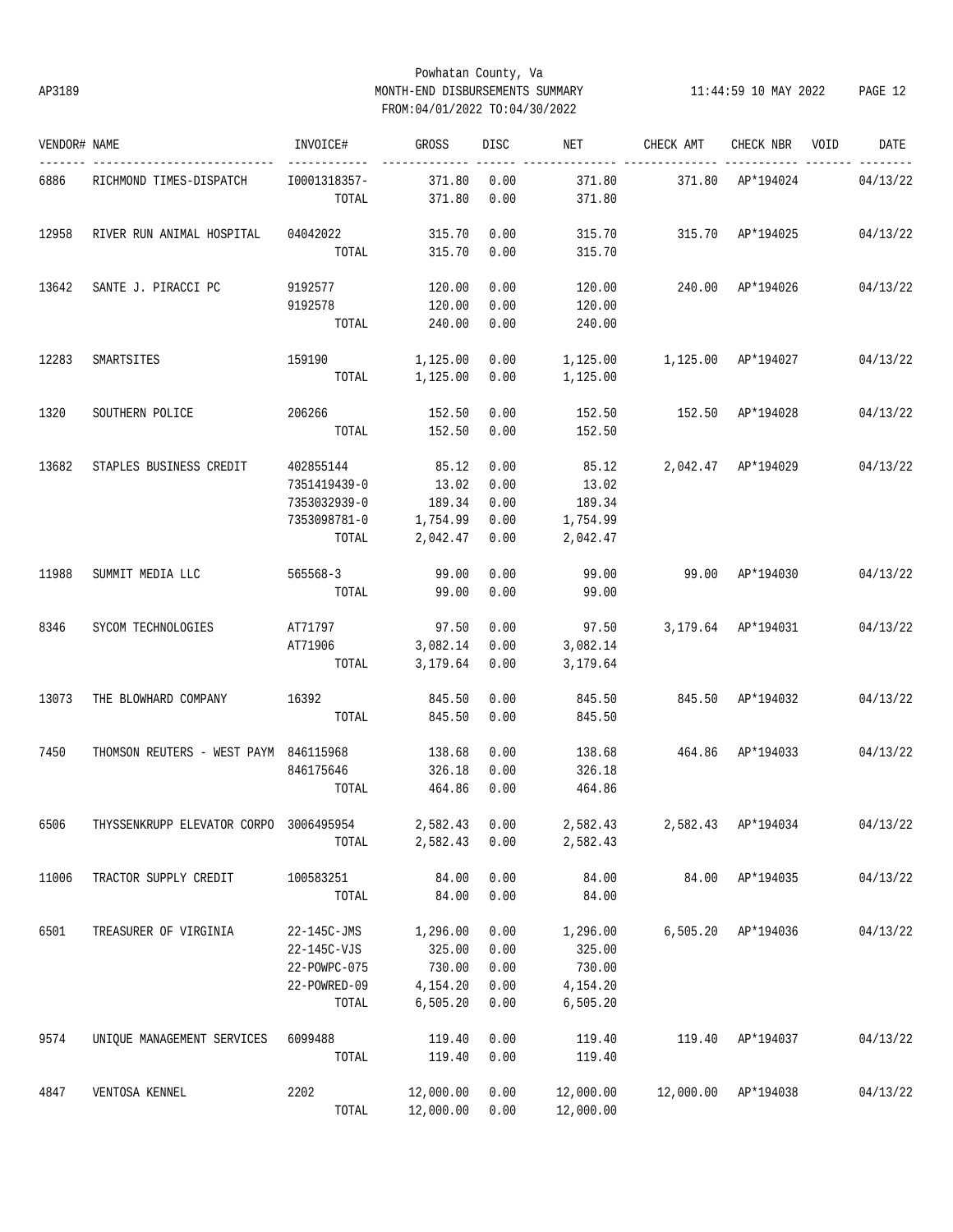## Powhatan County, Va AP3189 MONTH-END DISBURSEMENTS SUMMARY 11:44:59 10 MAY 2022 PAGE 13 FROM:04/01/2022 TO:04/30/2022

| VENDOR# NAME |                                               | INVOICE#     | GROSS         | DISC | NET       | CHECK AMT           | CHECK NBR          | VOID<br>DATE              |
|--------------|-----------------------------------------------|--------------|---------------|------|-----------|---------------------|--------------------|---------------------------|
| 11193        | VERIZON                                       | 151973795000 | 1,739.67 0.00 |      |           |                     |                    | 04/13/22                  |
|              |                                               | TOTAL        | 1,739.67      | 0.00 | 1,739.67  |                     |                    |                           |
| 13639        | VERIZON                                       | 63108448MAR2 | 691.69        | 0.00 | 691.69    |                     |                    | 837.86 AP*194040 04/13/22 |
|              |                                               | 850481552000 | 54.17         | 0.00 | 54.17     |                     |                    |                           |
|              |                                               | 921422421MAR | 92.00         | 0.00 | 92.00     |                     |                    |                           |
|              |                                               | TOTAL        | 837.86        | 0.00 | 837.86    |                     |                    |                           |
| 11767        | VILLAGE BUILDING COMPANY,                     | 367          | 15,269.78     | 0.00 | 15,269.78 | 15,269.78 AP*194041 |                    | 04/13/22                  |
|              |                                               | TOTAL        | 15,269.78     | 0.00 | 15,269.78 |                     |                    |                           |
| 11325        | <b>VRAV</b>                                   | 99&112       | 650.00        | 0.00 | 650.00    | 650.00 AP*194042    |                    | 04/13/22                  |
|              |                                               | TOTAL        | 650.00        | 0.00 | 650.00    |                     |                    |                           |
| 11181        | WELLS FARGO FINANCIAL LEASI 5019494857 525.26 |              |               | 0.00 | 525.26    | 525.26 AP*194043    |                    | 04/13/22                  |
|              |                                               | TOTAL        | 525.26        | 0.00 | 525.26    |                     |                    |                           |
| 12063        | WINDSTREAM                                    | 012272474APR | 771.75        | 0.00 | 771.75    |                     | 771.75 AP*194044   | 04/13/22                  |
|              |                                               | TOTAL        | 771.75        | 0.00 | 771.75    |                     |                    |                           |
| 9183         | AIR, WATER & SOIL LABORATOR V22002675         |              | 42.40         | 0.00 | 42.40     |                     | 566.40 AP*194045   | 04/19/22                  |
|              |                                               | V22002676    | 58.00         | 0.00 | 58.00     |                     |                    |                           |
|              |                                               | V22002677    | 58.00         | 0.00 | 58.00     |                     |                    |                           |
|              |                                               | V22003091    | 408.00        | 0.00 | 408.00    |                     |                    |                           |
|              |                                               | TOTAL        | 566.40        | 0.00 | 566.40    |                     |                    |                           |
| 4849         | ALEC CALAF                                    | DHCD-ALEC    | 136.89        | 0.00 | 136.89    | 136.89 AP*194046    |                    | 04/19/22                  |
|              |                                               | TOTAL        | 136.89        | 0.00 | 136.89    |                     |                    |                           |
| 11931        | ALTAIRIS TECHNOLOGY PARTNER 59-POW            |              | 1,746.00      | 0.00 | 1,746.00  | 2,231.00 AP*194047  |                    | 04/19/22                  |
|              |                                               | 60-POW       | 485.00        | 0.00 | 485.00    |                     |                    |                           |
|              |                                               | TOTAL        | 2,231.00      | 0.00 | 2,231.00  |                     |                    |                           |
| 4852         | ANDREW GORMAN                                 | 4/2022       | 30.00         | 0.00 | 30.00     | 30.00 AP*194048     |                    | 04/19/22                  |
|              |                                               | TOTAL        | 30.00         | 0.00 | 30.00     |                     |                    |                           |
| 4851         | ANTHONY SHARPE                                | 4/2022       | 30.00         | 0.00 | 30.00     | 30.00               | AP*194049          | 04/19/22                  |
|              |                                               | TOTAL        | 30.00         | 0.00 | 30.00     |                     |                    |                           |
| 12849        | AOUA VIRGINIA                                 | 0574622-4-22 | 62.83         | 0.00 | 62.83     |                     | 1,066.92 AP*194050 | 04/19/22                  |
|              |                                               | 0575072-4-22 | 77.18         | 0.00 | 77.18     |                     |                    |                           |
|              |                                               | 0575528-4-22 | 95.27         | 0.00 | 95.27     |                     |                    |                           |
|              |                                               | 0620830-4-22 | 219.27        | 0.00 | 219.27    |                     |                    |                           |
|              |                                               | 0621132-4-22 | 267.30        | 0.00 | 267.30    |                     |                    |                           |
|              |                                               | 0621880-4-22 | 18.31         | 0.00 | 18.31     |                     |                    |                           |
|              |                                               | 1100656-4-22 | 135.16        | 0.00 | 135.16    |                     |                    |                           |
|              |                                               | 1100657-4-22 | 191.60        | 0.00 | 191.60    |                     |                    |                           |
|              |                                               | TOTAL        | 1,066.92      | 0.00 | 1,066.92  |                     |                    |                           |
| 12170        | ARRINGTON, OBIE                               | 0000001      | 60.00         | 0.00 | 60.00     | 60.00               | AP*194051          | 04/19/22                  |
|              |                                               | TOTAL        | 60.00         | 0.00 | 60.00     |                     |                    |                           |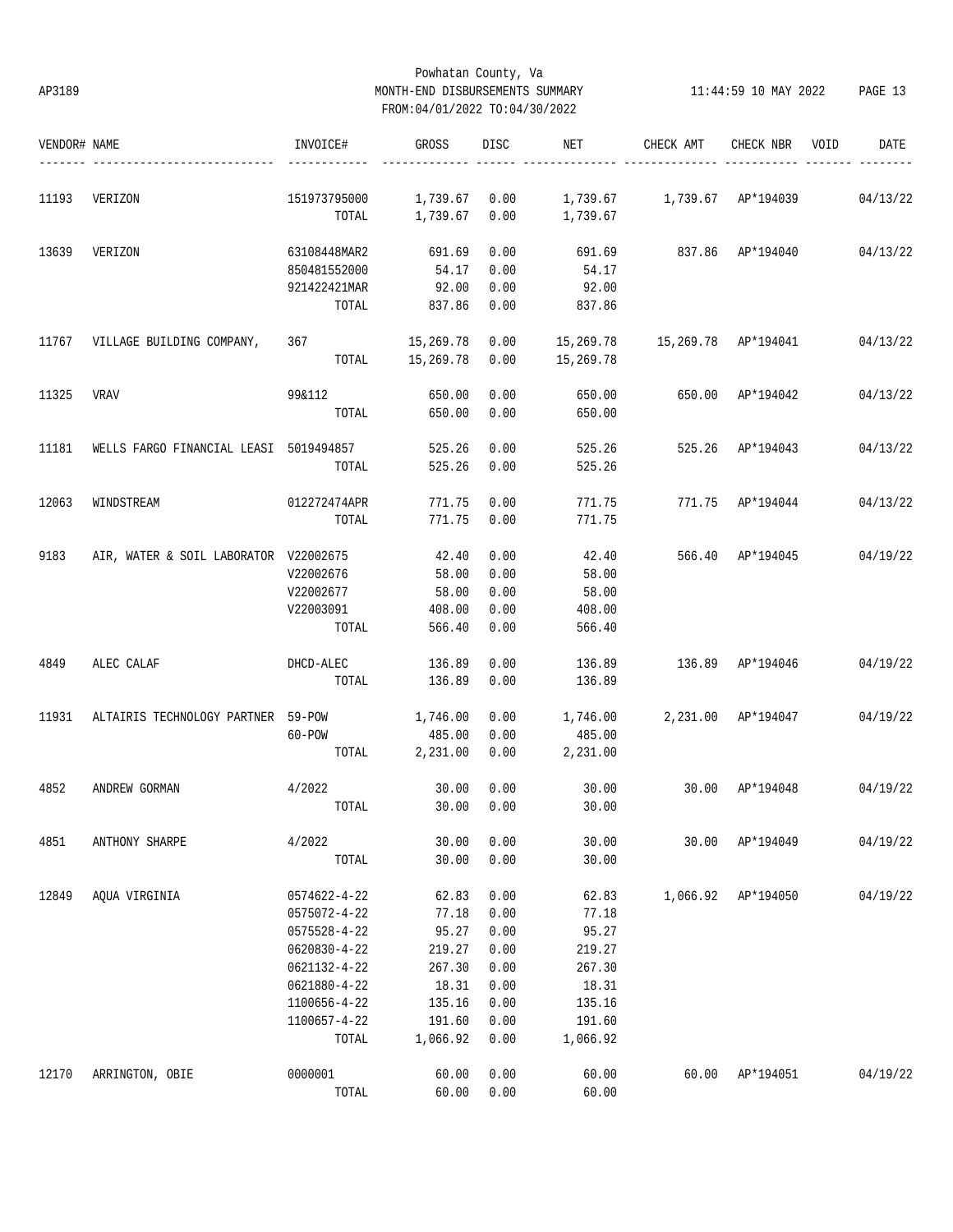## Powhatan County, Va AP3189 MONTH-END DISBURSEMENTS SUMMARY 11:44:59 10 MAY 2022 PAGE 14 FROM:04/01/2022 TO:04/30/2022

| VENDOR# NAME |                                          | INVOICE#        | GROSS          | DISC       | NET <b>NET</b>              | CHECK AMT           | CHECK NBR VOID     | DATE                        |
|--------------|------------------------------------------|-----------------|----------------|------------|-----------------------------|---------------------|--------------------|-----------------------------|
| 4757         | ART ON WHEELS, NFP                       | ARTCLASS-4/2    | 229.00         | 0.00       | 229.00                      | 229.00 AP*194052    |                    | 04/19/22                    |
|              |                                          | TOTAL           | 229.00         | 0.00       | 229.00                      |                     |                    |                             |
| 4854         | ASHLEIGH WHIGHAM                         | 4//2022         | 30.00          | 0.00       | 30.00                       | 30.00 AP*194053     |                    | 04/19/22                    |
|              |                                          |                 | TOTAL 30.00    | 0.00       | 30.00                       |                     |                    |                             |
| 8397         | ATCO INTERNATIONAL                       | I0594574        | 254.90         | 0.00       | 254.90                      | 254.90 AP*194054    |                    | 04/19/22                    |
|              |                                          | TOTAL           | 254.90         | 0.00       | 254.90                      |                     |                    |                             |
| 11632        | BERRY, THOMAS E. 0058                    |                 | 636.00         | 0.00       | 636.00                      | 636.00 AP*194055    |                    | 04/19/22                    |
|              |                                          | TOTAL           | 636.00         | 0.00       | 636.00                      |                     |                    |                             |
| 6655         | BLOSSMAN GAS COMPANIES, INC 20195085     |                 | 18.99          | 0.00       | 18.99                       |                     | 18.99 AP*194056    | 04/19/22                    |
|              |                                          | TOTAL           |                | 18.99 0.00 | 18.99                       |                     |                    |                             |
| 7296         | BOUND TREE MEDICAL, LLC 84470724         |                 | 22.62          | 0.00       | 22.62                       | 48.87 AP*194057     |                    | 04/19/22                    |
|              |                                          | 84472875        | 26.25          | 0.00       | 26.25                       |                     |                    |                             |
|              |                                          | TOTAL           | 48.87          | 0.00       | 48.87                       |                     |                    |                             |
| 6965         | CINTAS CORPORATION                       | 411358981 91.22 |                | 0.00       | 91.22                       |                     |                    | 273.66 AP*194058 04/19/22   |
|              |                                          | 4115687464      | 91.22          | 0.00       | 91.22                       |                     |                    |                             |
|              |                                          | 4116348024      | 91.22          | 0.00       | 91.22                       |                     |                    |                             |
|              |                                          | TOTAL           | 273.66         | 0.00       | 273.66                      |                     |                    |                             |
| 7341         | CLAWS & PAWS ANIMAL CARE                 | 03012022        | 974.48         | 0.00       | 974.48                      |                     |                    | 2,322.38 AP*194059 04/19/22 |
|              |                                          | 04012022        | 1,347.90       | 0.00       | 1,347.90                    |                     |                    |                             |
|              |                                          | TOTAL           | 2,322.38       | 0.00       | 2,322.38                    |                     |                    |                             |
| 33130        | COUNTY OF HENRICO DEPT OF F 212949       |                 | 22,680.22 0.00 |            | 22,680.22                   | 22,680.22 AP*194060 |                    | 04/19/22                    |
|              |                                          | TOTAL           | 22,680.22 0.00 |            | 22,680.22                   |                     |                    |                             |
| 13674        | CROWN ATLANTIC COMPANY LLC 377770820520  |                 | 2,249.11 0.00  |            | 2,249.11 2,249.11 AP*194061 |                     |                    | 04/19/22                    |
|              |                                          | TOTAL           | 2,249.11 0.00  |            | 2,249.11                    |                     |                    |                             |
| 7392         | DEEP CREEK VOLUNTEER FIRE C REAPRIL-2021 |                 | 2,758.35 0.00  |            | 2,758.35 2,758.35 AP*194062 |                     |                    | 04/19/22                    |
|              |                                          | TOTAL           | 2,758.35 0.00  |            | 2,758.35                    |                     |                    |                             |
| 6240         | DIAMOND SPRINGS WATER, INC               | 0002451514      | 11.95          | 0.00       | 11.95                       |                     | 11.95 AP*194063    | 04/19/22                    |
|              |                                          | TOTAL           | 11.95          | 0.00       | 11.95                       |                     |                    |                             |
| 860          | DOMINION ENERGY VIRGINIA                 | 1552444950-4    | 390.51         | 0.00       | 390.51                      |                     | 3,494.54 AP*194064 | 04/19/22                    |
|              |                                          | 1875198911-4    | 109.61         | 0.00       | 109.61                      |                     |                    |                             |
|              |                                          | 3085476897-4    | 144.18         | 0.00       | 144.18                      |                     |                    |                             |
|              |                                          | 3853612319-4    | 53.56          | 0.00       | 53.56                       |                     |                    |                             |
|              |                                          | 4472351701-4    | 69.28          | 0.00       | 69.28                       |                     |                    |                             |
|              |                                          | 5420366014-4    | 219.72         | 0.00       | 219.72                      |                     |                    |                             |
|              |                                          | 6024003557-4    | 18.27          | 0.00       | 18.27                       |                     |                    |                             |
|              |                                          | 6656300552-4    | 328.32         | 0.00       | 328.32                      |                     |                    |                             |
|              |                                          | 7897055856-4    | 2,161.09       | 0.00       | 2,161.09                    |                     |                    |                             |
|              |                                          | TOTAL           | 3,494.54       | 0.00       | 3,494.54                    |                     |                    |                             |
| 6842         | EAGLE FIRE INC.                          | IN00027032.1    | 597.78         | 0.00       | 597.78                      | 947.98              | AP*194065          | 04/19/22                    |
|              |                                          | IN00027080      | 350.20         | 0.00       | 350.20                      |                     |                    |                             |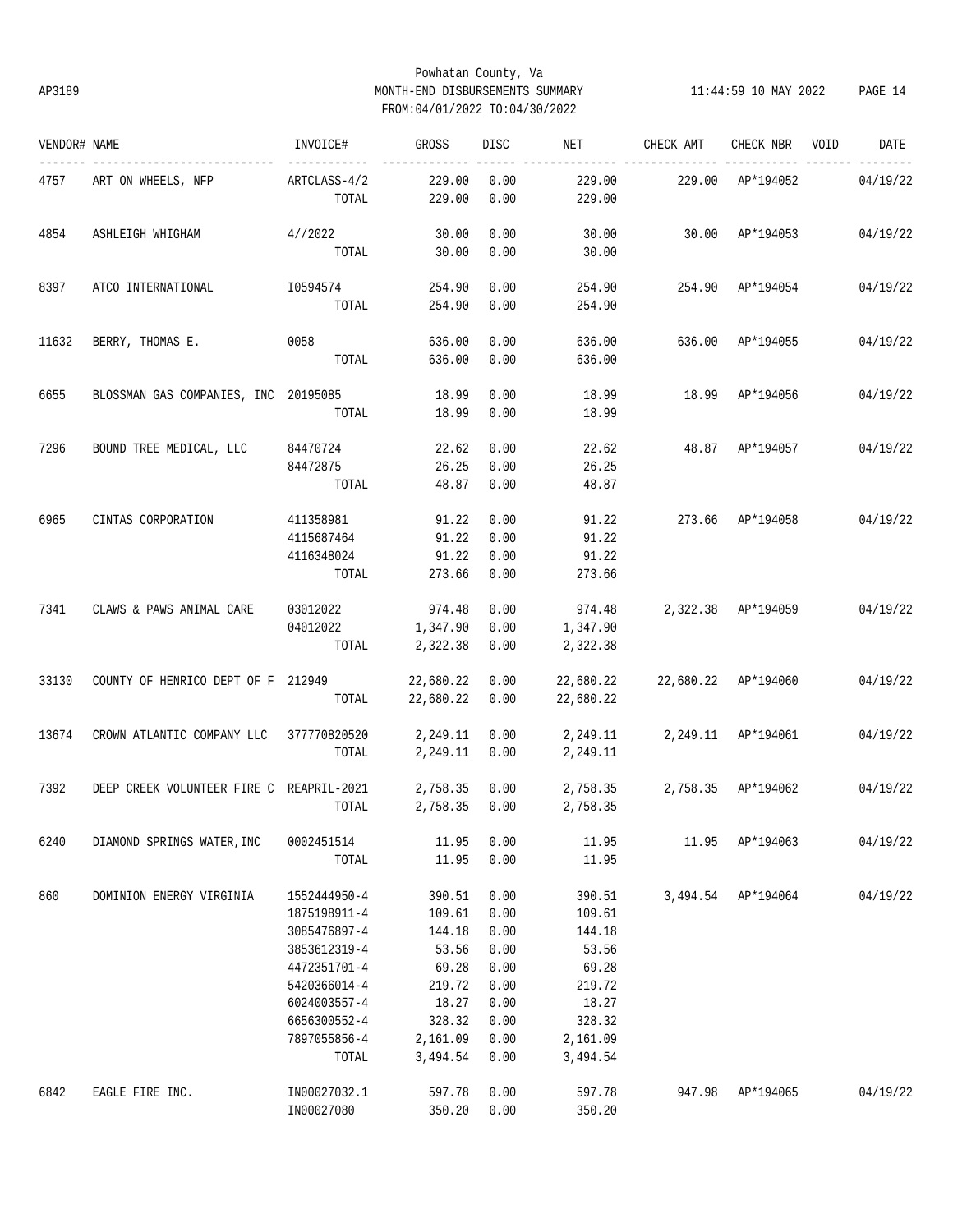## Powhatan County, Va AP3189 MONTH-END DISBURSEMENTS SUMMARY 11:44:59 10 MAY 2022 PAGE 15 FROM:04/01/2022 TO:04/30/2022

| VENDOR# NAME |                                         | INVOICE#    | GROSS     | DISC | NET       | CHECK AMT           | CHECK NBR          | VOID | DATE     |
|--------------|-----------------------------------------|-------------|-----------|------|-----------|---------------------|--------------------|------|----------|
|              |                                         | TOTAL       | 947.98    | 0.00 | 947.98    |                     |                    |      |          |
| 6074         | EVIDENT, INC.                           | 189149B     | 66.00     | 0.00 | 66.00     | 66.00 AP*194066     |                    |      | 04/19/22 |
|              |                                         | TOTAL       | 66.00     | 0.00 | 66.00     |                     |                    |      |          |
| 9093         | FARMVILLE WHOLESALE ELECTRI 738132      |             | 2,189.00  | 0.00 | 2,189.00  |                     | 4,342.05 AP*194067 |      | 04/19/22 |
|              |                                         | 738137      | 44.75     | 0.00 | 44.75     |                     |                    |      |          |
|              |                                         | 738139      | 118.16    | 0.00 | 118.16    |                     |                    |      |          |
|              |                                         | 738142      | 217.20    | 0.00 | 217.20    |                     |                    |      |          |
|              |                                         | 738143      | 217.20    | 0.00 | 217.20    |                     |                    |      |          |
|              |                                         | 738144      | 322.80    | 0.00 | 322.80    |                     |                    |      |          |
|              |                                         | 738439      | 316.61    | 0.00 | 316.61    |                     |                    |      |          |
|              |                                         | 738477      | 336.48    | 0.00 | 336.48    |                     |                    |      |          |
|              |                                         | 738478      | 579.85    | 0.00 | 579.85    |                     |                    |      |          |
|              |                                         | TOTAL       | 4,342.05  | 0.00 | 4,342.05  |                     |                    |      |          |
| 338          | FIRE PROTECTION EQUIP. CO               | 00078810    | 1,056.00  | 0.00 | 1,056.00  | 1,056.00 AP*194068  |                    |      | 04/19/22 |
|              |                                         | TOTAL       | 1,056.00  | 0.00 | 1,056.00  |                     |                    |      |          |
| 13290        | GLOBAL SIGNAL ACQUISITIONS 377357900520 |             | 1,088.62  | 0.00 | 1,088.62  | 1,088.62 AP*194069  |                    |      | 04/19/22 |
|              |                                         | TOTAL       | 1,088.62  | 0.00 | 1,088.62  |                     |                    |      |          |
| 9419         | <b>GOV DEALS</b>                        | 3827-032022 | 5.77      | 0.00 | 5.77      |                     | 5.77 AP*194070     |      | 04/19/22 |
|              |                                         | TOTAL       | 5.77      | 0.00 | 5.77      |                     |                    |      |          |
| 10966        | HABITAT FOR HUMANITY-POWHAT 4TH-QTR     |             | 10,000.00 | 0.00 | 10,000.00 | 10,000.00 AP*194071 |                    |      | 04/19/22 |
|              |                                         | TOTAL       | 10,000.00 | 0.00 | 10,000.00 |                     |                    |      |          |
| 9627         | IMAGETREND, INC                         | 134527      | 10,889.29 | 0.00 | 10,889.29 | 10,889.29 AP*194072 |                    |      | 04/19/22 |
|              |                                         | TOTAL       | 10,889.29 | 0.00 | 10,889.29 |                     |                    |      |          |
| 4853         | JAMES E. TAYLOR, III 4/2022             |             | 30.00     | 0.00 | 30.00     | 30.00               | AP*194073          |      | 04/19/22 |
|              |                                         | TOTAL       | 30.00     | 0.00 | 30.00     |                     |                    |      |          |
|              |                                         |             |           |      |           |                     |                    |      |          |
| 4704         | JOHNSON CONTROL FIRE PROTEC 41540516    |             | 7,455.00  | 0.00 | 7,455.00  |                     | 7,455.00 AP*194074 |      | 04/19/22 |
|              |                                         | TOTAL       | 7,455.00  | 0.00 | 7,455.00  |                     |                    |      |          |
| 157          | KORMAN SIGNS, INC.                      | 362567      | 830.68    | 0.00 | 830.68    |                     | 830.68 AP*194075   |      | 04/19/22 |
|              |                                         | TOTAL       | 830.68    | 0.00 | 830.68    |                     |                    |      |          |
| 6629         | LANDSCAPE SUPPLY, INC.                  | 0236934-IN  | 634.00    | 0.00 | 634.00    |                     | 634.00 AP*194076   |      | 04/19/22 |
|              |                                         | TOTAL       | 634.00    | 0.00 | 634.00    |                     |                    |      |          |
| 4856         | LANE B. WEST, JR.                       | 4/2022      | 30.00     | 0.00 | 30.00     |                     | 30.00 AP*194077    |      | 04/19/22 |
|              |                                         | TOTAL       | 30.00     | 0.00 | 30.00     |                     |                    |      |          |
| 160          | LLEWELLYN'S TOWING & REPAIR 0042702     |             | 350.00    | 0.00 | 350.00    |                     | 350.00 AP*194078   |      | 04/19/22 |
|              |                                         | TOTAL       | 350.00    | 0.00 | 350.00    |                     |                    |      |          |
| 6146         | MCCLELLAN, WENDY SUSAN                  | 04122022    | 44.69     | 0.00 | 44.69     |                     | 44.69 AP*194079    |      | 04/19/22 |
|              |                                         | TOTAL       | 44.69     | 0.00 | 44.69     |                     |                    |      |          |
| 10924        | MITCHELL PEST                           | 155513      | 100.00    | 0.00 | 100.00    |                     | 335.00 AP*194080   |      | 04/19/22 |
|              |                                         |             |           |      |           |                     |                    |      |          |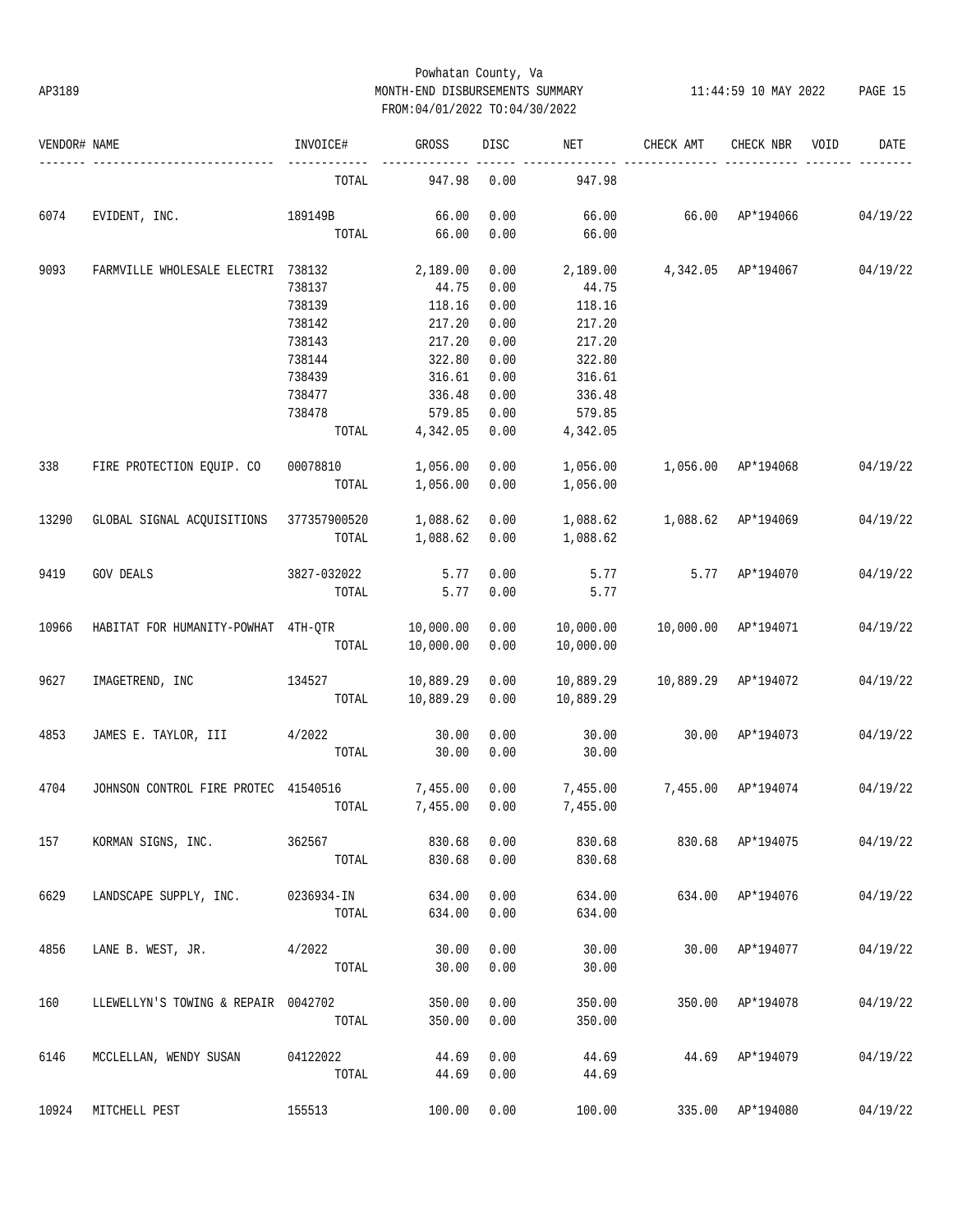# Powhatan County, Va AP3189 MONTH-END DISBURSEMENTS SUMMARY 11:44:59 10 MAY 2022 PAGE 16 FROM:04/01/2022 TO:04/30/2022

| VENDOR# NAME |                                                     | INVOICE#              | GROSS               | DISC | NET         | CHECK AMT                   | CHECK NBR VOID   | DATE     |
|--------------|-----------------------------------------------------|-----------------------|---------------------|------|-------------|-----------------------------|------------------|----------|
|              |                                                     | -----------<br>169193 | 70.00               | 0.00 | 70.00       |                             |                  |          |
|              |                                                     | 169212                | 95.00               | 0.00 | 95.00       |                             |                  |          |
|              |                                                     | 171176                | 70.00               | 0.00 | 70.00       |                             |                  |          |
|              |                                                     | TOTAL                 | 335.00              | 0.00 | 335.00      |                             |                  |          |
| 6610         | MO-JOHNS SANITATION                                 | 155587                | 113.00              | 0.00 | 113.00      | 1,903.00 AP*194081 04/19/22 |                  |          |
|              |                                                     | 155588                | 241.00              | 0.00 | 241.00      |                             |                  |          |
|              |                                                     | 155589                | 113.00              | 0.00 | 113.00      |                             |                  |          |
|              |                                                     | 155590                | 241.00              | 0.00 | 241.00      |                             |                  |          |
|              |                                                     | 155591                | 113.00              | 0.00 | 113.00      |                             |                  |          |
|              |                                                     | 155592                | 138.00              | 0.00 | 138.00      |                             |                  |          |
|              |                                                     | 155593                | 113.00              | 0.00 | 113.00      |                             |                  |          |
|              |                                                     | 155594                | 113.00              | 0.00 | 113.00      |                             |                  |          |
|              |                                                     | 155595                | 113.00              | 0.00 | 113.00      |                             |                  |          |
|              |                                                     | 155596                | 241.00              | 0.00 | 241.00      |                             |                  |          |
|              |                                                     | 155597                | 113.00              | 0.00 | 113.00      |                             |                  |          |
|              |                                                     | 155598                | 138.00              | 0.00 | 138.00      |                             |                  |          |
|              |                                                     | 155599                | 113.00              | 0.00 | 113.00      |                             |                  |          |
|              |                                                     |                       | TOTAL 1,903.00 0.00 |      | 1,903.00    |                             |                  |          |
| 4858         | NATHAN P. DISSE                                     | 4/2022                | 30.00               | 0.00 | 30.00       | 30.00 AP*194082             |                  | 04/19/22 |
|              |                                                     | TOTAL                 | 30.00               | 0.00 | 30.00       |                             |                  |          |
|              |                                                     |                       |                     |      | 30.00       | 30.00 AP*194083             |                  |          |
| 4857         | ONZA E. HYATT                                       | 4/2022                | 30.00               | 0.00 |             |                             |                  | 04/19/22 |
|              |                                                     | TOTAL                 | 30.00               | 0.00 | 30.00       |                             |                  |          |
| 1250         | POWHATAN AUTO & TRACTOR PAR 676778                  |                       | 36.65               | 0.00 | 36.65       | 194.54 AP*194084 04/19/22   |                  |          |
|              |                                                     | 676939                | 22.98               | 0.00 | 22.98       |                             |                  |          |
|              |                                                     | 677114                | 16.07               | 0.00 | 16.07       |                             |                  |          |
|              |                                                     | 677376                | 20.23               | 0.00 | 20.23       |                             |                  |          |
|              |                                                     | 677443                | 3.59                | 0.00 | 3.59        |                             |                  |          |
|              |                                                     | 678424                | 48.68               | 0.00 | 48.68       |                             |                  |          |
|              |                                                     | 678632                | 34.36               | 0.00 | 34.36       |                             |                  |          |
|              |                                                     | 678652                | 11.98               | 0.00 | 11.98       |                             |                  |          |
|              |                                                     | TOTAL                 | 194.54 0.00         |      | 194.54      |                             |                  |          |
| 6928         | POWHATAN COUNTY DEPT. OF SO 4/14/22-REIM 69.99 0.00 |                       |                     |      | 69.99       | 471.73 AP*194085 04/19/22   |                  |          |
|              |                                                     | REIMB-4/2022          | 401.74              | 0.00 | 401.74      |                             |                  |          |
|              |                                                     | TOTAL                 | 471.73              | 0.00 | 471.73      |                             |                  |          |
| 12955        | POWHATAN COUNTY PUBLIC SCHO 157                     |                       | 36.40               | 0.00 | 36.40       | 23,432.43 AP*194086         |                  | 04/19/22 |
|              |                                                     | FEB22-157             | 23,396.03           | 0.00 | 23,396.03   |                             |                  |          |
|              |                                                     | TOTAL                 | 23,432.43           | 0.00 | 23, 432. 43 |                             |                  |          |
| 12064        | POWHATAN COUNTY TREASURER PC.UTILITIES              |                       | 127.84              | 0.00 | 127.84      |                             | 127.84 AP*194087 | 04/19/22 |
|              |                                                     | TOTAL                 | 127.84              | 0.00 | 127.84      |                             |                  |          |
| 7314         | POWHATAN OVERHEAD DOORS, IN 11077                   |                       | 197.00              | 0.00 | 197.00      |                             | 197.00 AP*194088 | 04/19/22 |
|              |                                                     | TOTAL                 | 197.00              | 0.00 | 197.00      |                             |                  |          |
| 7325         | RICHMOND OXYGEN CO.                                 | 385368                | 9.50                | 0.00 | 9.50        |                             | 482.50 AP*194089 | 04/19/22 |
|              |                                                     | 385369                | 29.50               | 0.00 | 29.50       |                             |                  |          |
|              |                                                     | 385879                | 104.00 0.00         |      | 104.00      |                             |                  |          |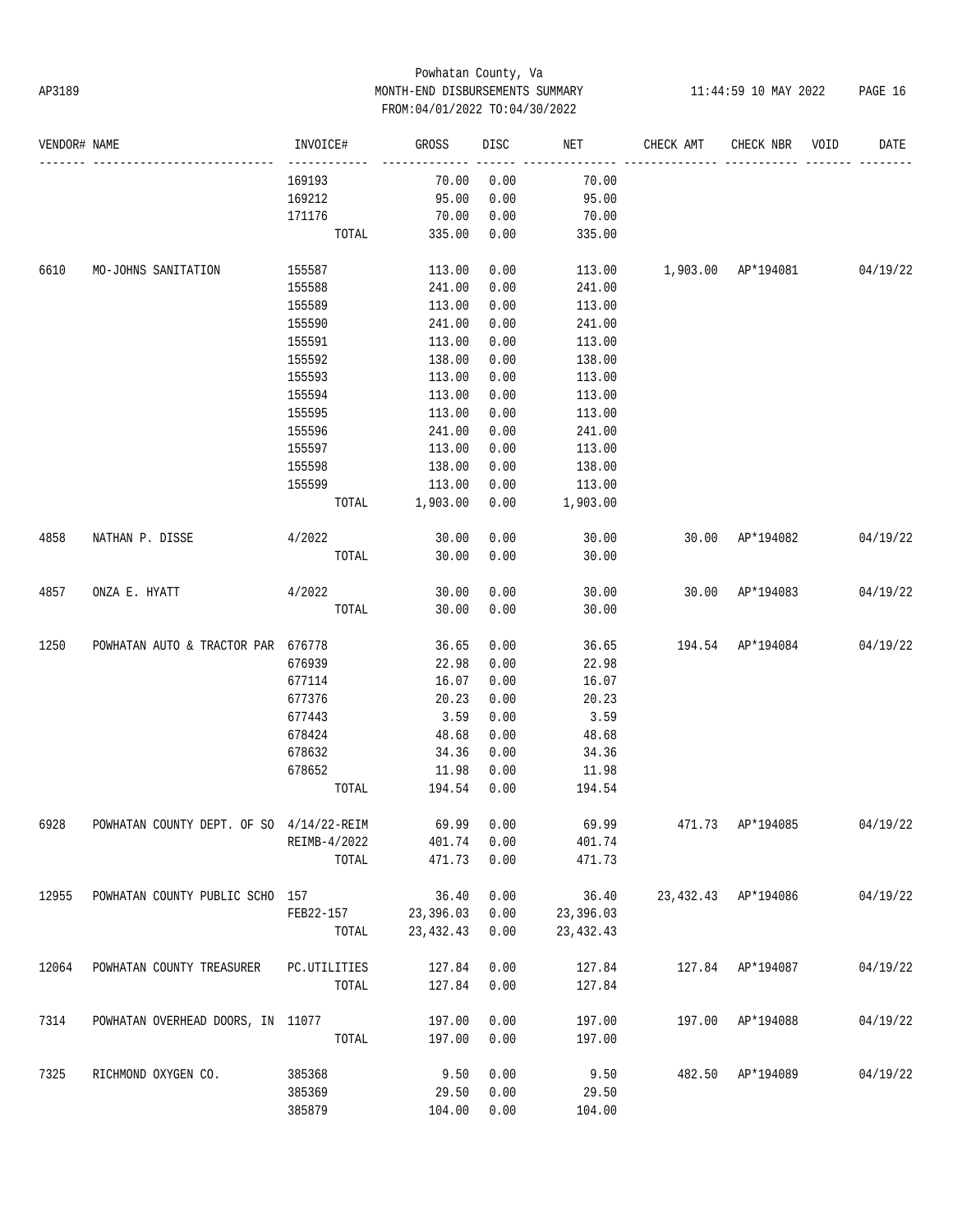## Powhatan County, Va AP3189 MONTH-END DISBURSEMENTS SUMMARY 11:44:59 10 MAY 2022 PAGE 17 FROM:04/01/2022 TO:04/30/2022

| VENDOR# NAME |                                        | INVOICE#       | GROSS  | <b>DISC</b> | NET    | CHECK AMT | CHECK NBR        | VOID | DATE     |
|--------------|----------------------------------------|----------------|--------|-------------|--------|-----------|------------------|------|----------|
|              |                                        | 385880         | 19.00  | 0.00        | 19.00  |           |                  |      |          |
|              |                                        | 387485         | 320.50 | 0.00        | 320.50 |           |                  |      |          |
|              |                                        | TOTAL          | 482.50 | 0.00        | 482.50 |           |                  |      |          |
| 12509        | RICHMOND SUBURBAN NEWS                 | 3272193MARCH   | 869.00 | 0.00        | 869.00 |           | 869.00 AP*194090 |      | 04/19/22 |
|              |                                        | TOTAL          | 869.00 | 0.00        | 869.00 |           |                  |      |          |
| 4855         | SHAUN LEARY                            | 4/2022         | 30.00  | 0.00        | 30.00  | 30.00     | AP*194091        |      | 04/19/22 |
|              |                                        | TOTAL          | 30.00  | 0.00        | 30.00  |           |                  |      |          |
| 1320         | SOUTHERN POLICE                        | 206292         | 260.00 | 0.00        | 260.00 | 260.00    | AP*194092        |      | 04/19/22 |
|              |                                        | TOTAL          | 260.00 | 0.00        | 260.00 |           |                  |      |          |
| 1940         | STANDBY SYSTEMS, INC.                  | 03220626       | 185.00 | 0.00        | 185.00 |           | 557.50 AP*194093 |      | 04/19/22 |
|              |                                        | 04220642       | 372.50 | 0.00        | 372.50 |           |                  |      |          |
|              |                                        | TOTAL          | 557.50 | 0.00        | 557.50 |           |                  |      |          |
| 13682        | STAPLES BUSINESS CREDIT                | 7353426270-0   | 55.32  | 0.00        | 55.32  |           | 55.32 AP*194094  |      | 04/19/22 |
|              |                                        | TOTAL          | 55.32  | 0.00        | 55.32  |           |                  |      |          |
| 4860         | THE RAWLINGS COMPANY LLC               | $TAYLOR-2/6/2$ | 833.00 | 0.00        | 833.00 | 833.00    | AP*194095        |      | 04/19/22 |
|              |                                        | TOTAL          | 833.00 | 0.00        | 833.00 |           |                  |      |          |
| 13721        | TREASURER OF VIRGINIA                  | 03212022       | 20.00  | 0.00        | 20.00  |           | 20.00 AP*194096  |      | 04/19/22 |
|              |                                        | TOTAL          | 20.00  | 0.00        | 20.00  |           |                  |      |          |
| 11338        | UNITED HEALTHCARE                      | $MARTIR-3/12/$ | 420.00 | 0.00        | 420.00 |           | 420.00 AP*194097 |      | 04/19/22 |
|              |                                        | TOTAL          | 420.00 | 0.00        | 420.00 |           |                  |      |          |
| 6984         | VIRGINIA CORRECTIONAL ENTER 9620479    |                | 390.00 | 0.00        | 390.00 |           | 390.00 AP*194098 |      | 04/19/22 |
|              |                                        | TOTAL          | 390.00 | 0.00        | 390.00 |           |                  |      |          |
| 7415         | VIRGINIA UTILITY                       | 03220352       | 50.40  | 0.00        | 50.40  | 50.40     | AP*194099        |      | 04/19/22 |
|              |                                        | TOTAL          | 50.40  | 0.00        | 50.40  |           |                  |      |          |
| 11181        | WELLS FARGO FINANCIAL LEASI 5019692221 |                | 87.86  | 0.00        | 87.86  | 87.86     | AP*194100        |      | 04/19/22 |
|              |                                        | TOTAL          | 87.86  | 0.00        | 87.86  |           |                  |      |          |
| 4862         | CANNON EMILY ERIN                      | 20V03193022    | 39.99  | 0.00        | 39.99  |           | 125.30 AP*194101 |      | 04/19/22 |
|              |                                        | 21V03361011    | 50.31  | 0.00        | 50.31  |           |                  |      |          |
|              |                                        | 21V03361032    | 35.00  | 0.00        | 35.00  |           |                  |      |          |
|              |                                        | TOTAL          | 125.30 | 0.00        | 125.30 |           |                  |      |          |
| 4863         | WHEELER HARRY RICHARD                  | 21V26013022    | 81.32  | 0.00        | 81.32  |           | 81.32 AP*194102  |      | 04/19/22 |
|              |                                        | TOTAL          | 81.32  | 0.00        | 81.32  |           |                  |      |          |
| 11434        | AGA JANITORIAL SOLUTIONS, L 00173      |                | 250.00 | 0.00        | 250.00 | 250.00    | AP*194118        |      | 04/27/22 |
|              |                                        | TOTAL          | 250.00 | 0.00        | 250.00 |           |                  |      |          |
| 9183         | AIR, WATER & SOIL LABORATOR V2200333   |                | 165.00 | 0.00        | 165.00 |           | 361.00 AP*194119 |      | 04/27/22 |
|              |                                        | V22003331      | 196.00 | 0.00        | 196.00 |           |                  |      |          |
|              |                                        | TOTAL          | 361.00 | 0.00        | 361.00 |           |                  |      |          |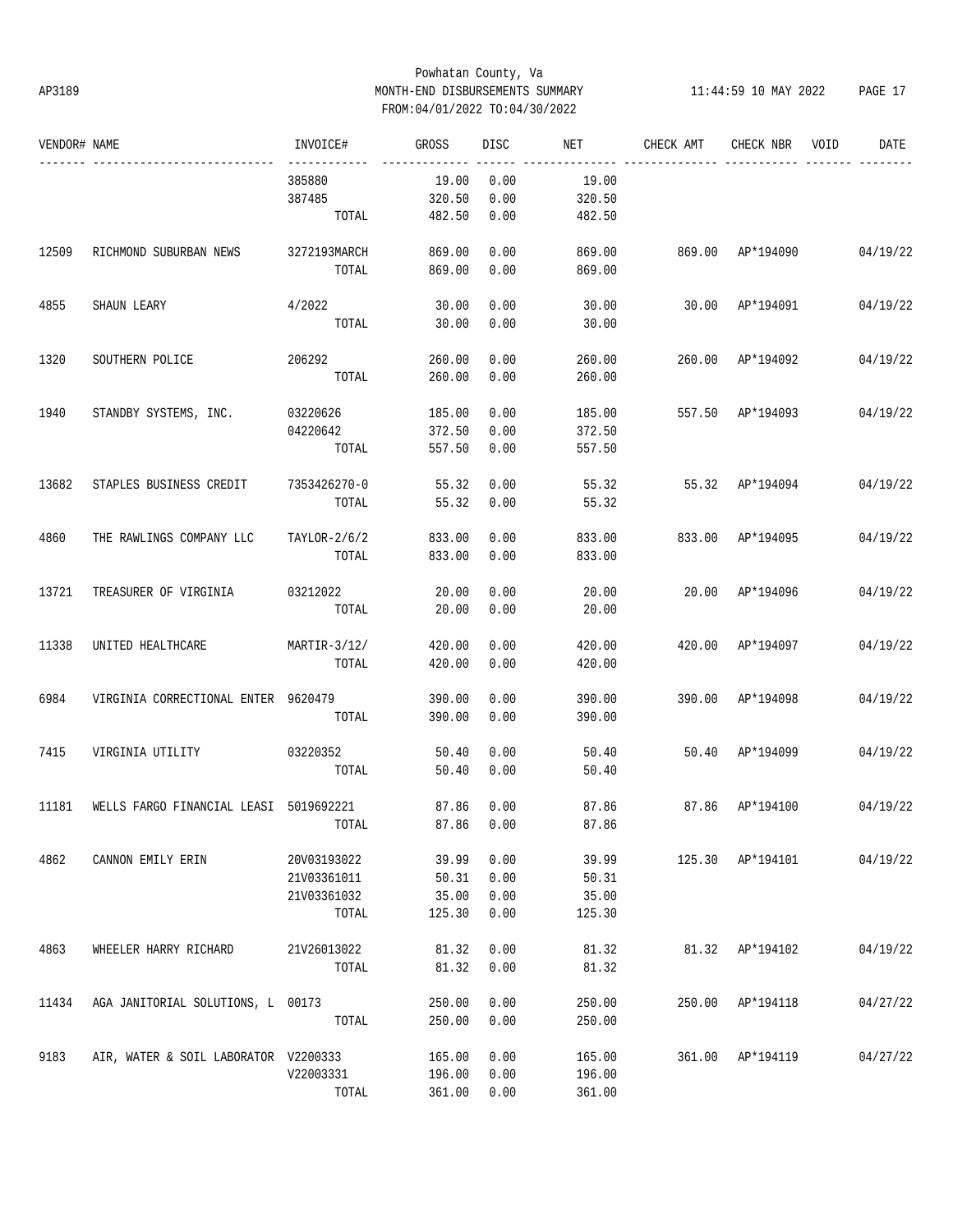# Powhatan County, Va AP3189 MONTH-END DISBURSEMENTS SUMMARY 11:44:59 10 MAY 2022 PAGE 18 FROM:04/01/2022 TO:04/30/2022

| VENDOR# NAME |                                       | INVOICE#         | GROSS                   | DISC | <b>NET</b> | CHECK AMT                 | CHECK NBR VOID      | DATE     |
|--------------|---------------------------------------|------------------|-------------------------|------|------------|---------------------------|---------------------|----------|
|              | 10780 ALL GOOD AUTOMOTIVE LLC         | 17097            | ______________<br>58.26 | 0.00 | 58.26      |                           | 58.26 AP*194120     | 04/27/22 |
|              |                                       | TOTAL            | 58.26                   | 0.00 | 58.26      |                           |                     |          |
| 8730         | AMERICAN INCOME LIFE INSURA A-VA50292 |                  | 121.00                  | 0.00 | 121.00     | 121.00 AP*194121          |                     | 04/27/22 |
|              |                                       | TOTAL            | 121.00                  | 0.00 | 121.00     |                           |                     |          |
| 13371        | AMERICAN PEST MANAGEMENT, I 7026966   |                  | 113.85                  | 0.00 | 113.85     | 113.85 AP*194122          |                     | 04/27/22 |
|              |                                       | TOTAL            | 113.85                  | 0.00 | 113.85     |                           |                     |          |
|              | 12849 AQUA VIRGINIA                   | 0621730-4-22     | 193.06                  | 0.00 | 193.06     | 211.47 AP*194123          |                     | 04/27/22 |
|              |                                       | 1188328-4-22     | 18.41                   | 0.00 | 18.41      |                           |                     |          |
|              |                                       | TOTAL            | 211.47                  | 0.00 | 211.47     |                           |                     |          |
| 9661         | ARCHITECTURAL PRODUCTS OF V B2068-IN  |                  | 167.95                  | 0.00 | 167.95     | 167.95 AP*194124          |                     | 04/27/22 |
|              |                                       | TOTAL            | 167.95                  | 0.00 | 167.95     |                           |                     |          |
| 12572        | AT&T MOBILITY                         | 287298841715     | 166.32                  | 0.00 | 166.32     | 166.32 AP*194125          |                     | 04/27/22 |
|              |                                       | TOTAL            | 166.32                  | 0.00 | 166.32     |                           |                     |          |
| 4865         | BLACKSTONE VOLUNTEER FIRE D 0062      |                  | 250.00                  | 0.00 | 250.00     | 250.00 AP*194126          |                     | 04/27/22 |
|              |                                       | TOTAL            | 250.00                  | 0.00 | 250.00     |                           |                     |          |
| 6655         | BLOSSMAN GAS COMPANIES, INC 19922875  |                  | 488.64                  | 0.00 | 488.64     | 601.94 AP*194127          |                     | 04/27/22 |
|              |                                       | 20195084         | 7.32                    | 0.00 | 7.32       |                           |                     |          |
|              |                                       | 20224186         | 48.81                   | 0.00 | 48.81      |                           |                     |          |
|              |                                       | 261962           | 57.17                   | 0.00 | 57.17      |                           |                     |          |
|              |                                       | TOTAL            | 601.94                  | 0.00 | 601.94     |                           |                     |          |
| 9991         | BMS DIRECT                            | 158542           | 637.29                  | 0.00 | 637.29     | 787.29 AP*194128 04/27/22 |                     |          |
|              |                                       | 467              | 150.00                  | 0.00 | 150.00     |                           |                     |          |
|              |                                       | TOTAL            | 787.29                  | 0.00 | 787.29     |                           |                     |          |
| 7831         | BOCZAR, CHRISTINE                     | 04192022         | 206.50                  | 0.00 | 206.50     | 206.50 AP*194129          |                     | 04/27/22 |
|              |                                       | TOTAL            | 206.50                  | 0.00 | 206.50     |                           |                     |          |
| 7296         | BOUND TREE MEDICAL, LLC 84480905      |                  | 23.49                   | 0.00 | 23.49      | 23.49 AP*194130           |                     | 04/27/22 |
|              |                                       | TOTAL 23.49 0.00 |                         |      | 23.49      |                           |                     |          |
| 13896        | BURSAR'S OFFICE                       | 202203           | 20,910.80               | 0.00 | 20,910.80  |                           | 20,910.80 AP*194131 | 04/27/22 |
|              |                                       | TOTAL            | 20,910.80               | 0.00 | 20,910.80  |                           |                     |          |
| 4702         | CAMPBELL, ROBERT JAMES JR             | ACUDURANGO       | 715.00                  | 0.00 | 715.00     |                           | 715.00 AP*194132    | 04/27/22 |
|              |                                       | TOTAL            | 715.00                  | 0.00 | 715.00     |                           |                     |          |
| 540          | CENTRAL VIRGINIA WASTE MANA 27675     |                  | 21,166.59               | 0.00 | 21,166.59  |                           | 23,303.22 AP*194133 | 04/27/22 |
|              |                                       | $27699 - 1$      | 1,086.63                | 0.00 | 1,086.63   |                           |                     |          |
|              |                                       | 27706            | 1,050.00                | 0.00 | 1,050.00   |                           |                     |          |
|              |                                       | TOTAL            | 23,303.22               | 0.00 | 23,303.22  |                           |                     |          |
| 6965         | CINTAS CORPORATION                    | 4117040230       | 91.22                   | 0.00 | 91.22      | 91.22                     | AP*194134           | 04/27/22 |
|              |                                       | TOTAL            | 91.22                   | 0.00 | 91.22      |                           |                     |          |
| 6            | DELL MARKETING L.P.                   | 10575682411      | 8,000.00                | 0.00 | 8,000.00   | 8,000.00                  | AP*194135           | 04/27/22 |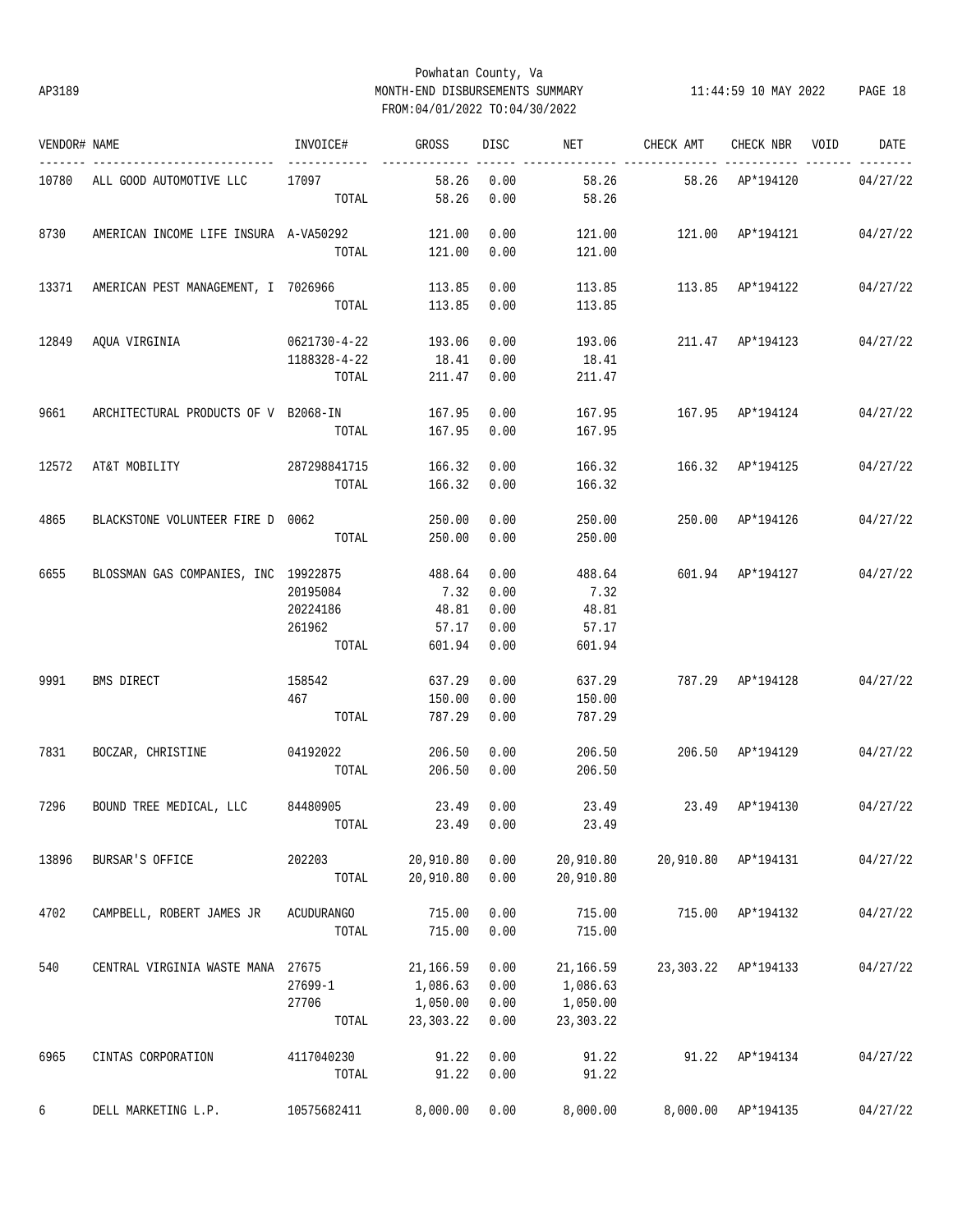## Powhatan County, Va AP3189 MONTH-END DISBURSEMENTS SUMMARY 11:44:59 10 MAY 2022 PAGE 19 FROM:04/01/2022 TO:04/30/2022

| VENDOR# NAME |                                        | INVOICE#     | <b>GROSS</b> | <b>DISC</b> | NET      | CHECK AMT | CHECK NBR          | VOID | DATE     |
|--------------|----------------------------------------|--------------|--------------|-------------|----------|-----------|--------------------|------|----------|
|              |                                        | TOTAL        | 8,000.00     | 0.00        | 8,000.00 |           |                    |      |          |
| 6879         | DEMCO, INC.                            | 7112444      | 1,754.56     | 0.00        | 1,754.56 | 1,754.56  | AP*194136          |      | 04/27/22 |
|              |                                        | TOTAL        | 1,754.56     | 0.00        | 1,754.56 |           |                    |      |          |
| 6240         | DIAMOND SPRINGS WATER, INC             | 0002421191   | 13.00        | 0.00        | 13.00    | 38.13     | AP*194137          |      | 04/27/22 |
|              |                                        | 0002448275   | 9.95         | 0.00        | 9.95     |           |                    |      |          |
|              |                                        | 0002475428   | 15.18        | 0.00        | 15.18    |           |                    |      |          |
|              |                                        | TOTAL        | 38.13        | 0.00        | 38.13    |           |                    |      |          |
| 4864         | DJG, INC.                              | 2211032      | 5,515.75     | 0.00        | 5,515.75 | 5,515.75  | AP*194138          |      | 04/27/22 |
|              |                                        | TOTAL        | 5,515.75     | 0.00        | 5,515.75 |           |                    |      |          |
| 8787         | DMV RECEIPTING CENTER                  | 202209000476 | 200.00       | 0.00        | 200.00   | 200.00    | AP*194139          |      | 04/27/22 |
|              |                                        | TOTAL        | 200.00       | 0.00        | 200.00   |           |                    |      |          |
| 860          | DOMINION ENERGY VIRGINIA               | 325444024504 | 211.03       | 0.00        | 211.03   | 582.43    | AP*194140          |      | 04/27/22 |
|              |                                        | 416568092904 | 115.92       | 0.00        | 115.92   |           |                    |      |          |
|              |                                        | 508065449304 | 255.48       | 0.00        | 255.48   |           |                    |      |          |
|              |                                        | TOTAL        | 582.43       | 0.00        | 582.43   |           |                    |      |          |
| 7147         | DRAPER ADEN ASSOCIATES, INC 2022030375 |              | 900.00       | 0.00        | 900.00   | 900.00    | AP*194141          |      | 04/27/22 |
|              |                                        | TOTAL        | 900.00       | 0.00        | 900.00   |           |                    |      |          |
| 9571         | DURHAM, MARILYN                        | 04192022     | 206.50       | 0.00        | 206.50   | 206.50    | AP*194142          |      | 04/27/22 |
|              |                                        | TOTAL        | 206.50       | 0.00        | 206.50   |           |                    |      |          |
| 9093         | FARMVILLE WHOLESALE ELECTRI 738562     |              | 7,575.00     | 0.00        | 7,575.00 | 7,575.00  | AP*194143          |      | 04/27/22 |
|              |                                        | TOTAL        | 7,575.00     | 0.00        | 7,575.00 |           |                    |      |          |
| 13712        | FERGUSON FACILITIES SUPPLY             | 713050       | 197.00       | 0.00        | 197.00   | 197.00    | AP*194144          |      | 04/27/22 |
|              |                                        | TOTAL        | 197.00       | 0.00        | 197.00   |           |                    |      |          |
| 338          | FIRE PROTECTION EQUIP. CO              | 00078854     | 2,112.00     | 0.00        | 2,112.00 | 2,112.00  | AP*194145          |      | 04/27/22 |
|              |                                        | TOTAL        | 2,112.00     | 0.00        | 2,112.00 |           |                    |      |          |
| 13072        | FRAISER AUTO REPAIR LLC                | 000388       | 309.53       | 0.00        | 309.53   | 309.53    | AP*194146          |      | 04/27/22 |
|              |                                        | TOTAL        | 309.53       | 0.00        | 309.53   |           |                    |      |          |
| 6763         | GREENBERG AND ASSOCIATES, L 3171       |              | 550.00       | 0.00        | 550.00   |           | 550.00 AP*194147   |      | 04/27/22 |
|              |                                        | TOTAL        | 550.00       | 0.00        | 550.00   |           |                    |      |          |
| 10755        | INNOVATIVE TURF                        | 5418         | 1,463.38     | 0.00        | 1,463.38 |           | 1,463.38 AP*194148 |      | 04/27/22 |
|              |                                        | TOTAL        | 1,463.38     | 0.00        | 1,463.38 |           |                    |      |          |
|              |                                        |              |              |             |          |           |                    |      |          |
| 13106        | KNOWBE4, INC.                          | 184423       | 5,175.00     | 0.00        | 5,175.00 |           | 5,175.00 AP*194149 |      | 04/27/22 |
|              |                                        | TOTAL        | 5,175.00     | 0.00        | 5,175.00 |           |                    |      |          |
| 7981         | LANGUAGE LINE SERVICES                 | 10489777     | 20.80        | 0.00        | 20.80    |           | 20.80 AP*194150    |      | 04/27/22 |
|              |                                        | TOTAL        | 20.80        | 0.00        | 20.80    |           |                    |      |          |
| 9691         | LAYMAN IRRIGATION & TRENCHI 27221-M    |              | 993.50       | 0.00        | 993.50   |           | 993.50 AP*194151   |      | 04/27/22 |
|              |                                        | TOTAL        | 993.50       | 0.00        | 993.50   |           |                    |      |          |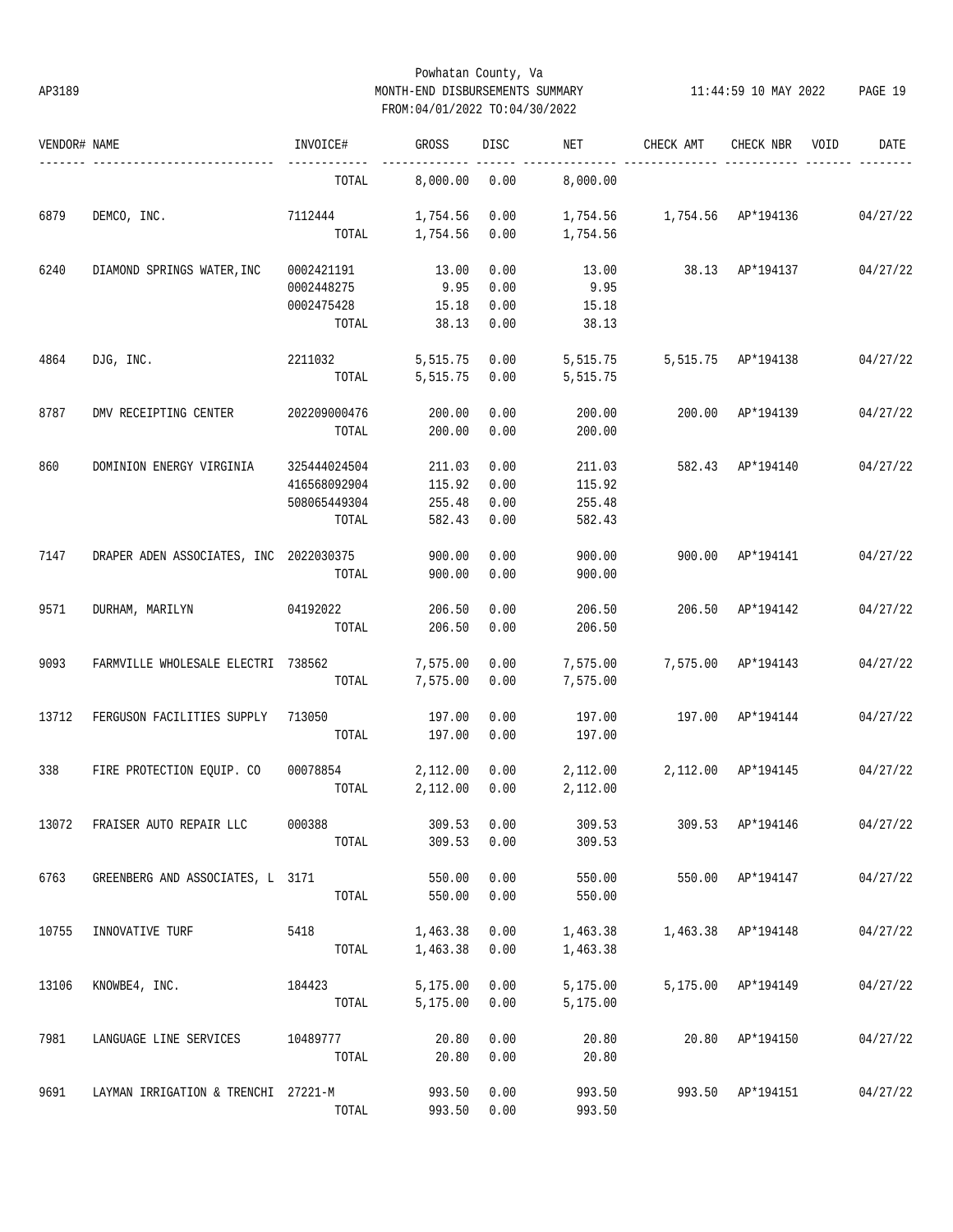## Powhatan County, Va AP3189 MONTH-END DISBURSEMENTS SUMMARY 11:44:59 10 MAY 2022 PAGE 20 FROM:04/01/2022 TO:04/30/2022

| VENDOR# NAME |                                                | INVOICE#              | GROSS                  | DISC         | NET                    | CHECK AMT           | CHECK NBR          | VOID | DATE     |
|--------------|------------------------------------------------|-----------------------|------------------------|--------------|------------------------|---------------------|--------------------|------|----------|
| 9164         | LIBRARY IDEAS, LLC                             | 89146                 | 501.08                 | 0.00         | 501.08                 | 501.08 AP*194152    |                    |      | 04/27/22 |
|              |                                                | TOTAL                 | 501.08                 | 0.00         | 501.08                 |                     |                    |      |          |
| 7061         | LIBRARY STORE, INC. 568683                     |                       | 349.36                 | 0.00         | 349.36                 | 349.36 AP*194153    |                    |      | 04/27/22 |
|              |                                                | TOTAL                 | 349.36                 | 0.00         | 349.36                 |                     |                    |      |          |
| 9552         | MANSFIELD OIL COMPANY                          | SQLCD-755346<br>TOTAL | 251.09<br>251.09       | 0.00<br>0.00 | 251.09<br>251.09       | 251.09 AP*194154    |                    |      | 04/27/22 |
|              |                                                |                       |                        |              |                        |                     |                    |      |          |
| 750          | MONACAN SOIL & WATER                           | 3RDQTR22<br>TOTAL     | 11,000.00<br>11,000.00 | 0.00<br>0.00 | 11,000.00<br>11,000.00 | 11,000.00 AP*194155 |                    |      | 04/27/22 |
| 13062        | MOUNTAIN VALLEY TOWER SERVI 4561042022         |                       | 4,100.00               | 0.00         | 4,100.00               |                     | 4,100.00 AP*194156 |      | 04/27/22 |
|              |                                                | TOTAL                 | 4,100.00               | 0.00         | 4,100.00               |                     |                    |      |          |
| 4840         | NOVA FACILITY SOLUTIONS, IN WO-20546 23,889.00 | TOTAL                 | 23,889.00              | 0.00<br>0.00 | 23,889.00<br>23,889.00 | 23,889.00 AP*194157 |                    |      | 04/27/22 |
|              |                                                |                       |                        |              |                        |                     |                    |      |          |
| 6985         | NUNNALLY, BRADFORD W. 04192022                 |                       | 206.50                 | 0.00         | 206.50                 |                     | 206.50 AP*194158   |      | 04/27/22 |
|              |                                                | TOTAL                 | 206.50                 | 0.00         | 206.50                 |                     |                    |      |          |
| 6928         | POWHATAN COUNTY DEPT. OF SO CAATSHIRTS         |                       | 307.21                 | 0.00         | 307.21                 | 487.84 AP*194159    |                    |      | 04/27/22 |
|              |                                                | REIMBCARD             | 100.00                 | 0.00         | 100.00                 |                     |                    |      |          |
|              |                                                | YAYASCOOKBK           | 80.63                  | 0.00         | 80.63                  |                     |                    |      |          |
|              |                                                | TOTAL                 | 487.84                 | 0.00         | 487.84                 |                     |                    |      |          |
| 12000        | PRINCE CONSTRUCTION, INC                       | REFUND1421            | 4,273.92               | 0.00         | 4,273.92               | 4,273.92 AP*194160  |                    |      | 04/27/22 |
|              |                                                | TOTAL                 | 4,273.92               | 0.00         | 4,273.92               |                     |                    |      |          |
| 13453        | QUADIENT FINANCE USA, INC. 31220235MAR         |                       | 1,000.00               | 0.00         | 1,000.00               |                     | 1,000.00 AP*194161 |      | 04/27/22 |
|              |                                                | TOTAL                 | 1,000.00               | 0.00         | 1,000.00               |                     |                    |      |          |
| 620          | R.C. GOODWYN & SONS, INC                       | 1004729               | 12.58                  | 0.00         | 12.58                  | 80.45 AP*194162     |                    |      | 04/27/22 |
|              |                                                | 100572304202          | 19.98                  | 0.00         | 19.98                  |                     |                    |      |          |
|              |                                                | 1005807               | 21.94                  | 0.00         | 21.94                  |                     |                    |      |          |
|              |                                                | 1006181               | 17.97                  | 0.00         | 17.97                  |                     |                    |      |          |
|              |                                                | 1006508               | 7.98                   | 0.00         | 7.98                   |                     |                    |      |          |
|              |                                                | TOTAL                 | 80.45                  | 0.00         | 80.45                  |                     |                    |      |          |
| 12510        | SALERNO, ROXANNE                               | REIMBURSEMEN          | 212.00                 | 0.00         | 212.00                 |                     | 212.00 AP*194163   |      | 04/27/22 |
|              |                                                | TOTAL                 | 212.00                 | 0.00         | 212.00                 |                     |                    |      |          |
| 7096         | SBA TOWERS, INC.                               | IN30559220            | 2,121.82               | 0.00         | 2,121.82               |                     | 2,121.82 AP*194164 |      | 04/27/22 |
|              |                                                | TOTAL                 | 2,121.82               | 0.00         | 2,121.82               |                     |                    |      |          |
| 13638        | SEA CLEAR AOUARIUM RENTALS                     | 7966                  | 80.00                  | 0.00         | 80.00                  | 80.00               | AP*194165          |      | 04/27/22 |
|              |                                                | TOTAL                 | 80.00                  | 0.00         | 80.00                  |                     |                    |      |          |
| 7895         | SEARFOSS, JEFFERY                              | 04192022              | 206.50                 | 0.00         | 206.50                 | 206.50              | AP*194166          |      | 04/27/22 |
|              |                                                | TOTAL                 | 206.50                 | 0.00         | 206.50                 |                     |                    |      |          |
| 13682        | STAPLES BUSINESS CREDIT                        | 7354 729779-          | 16.29                  | 0.00         | 16.29                  |                     | 628.71 AP*194167   |      | 04/27/22 |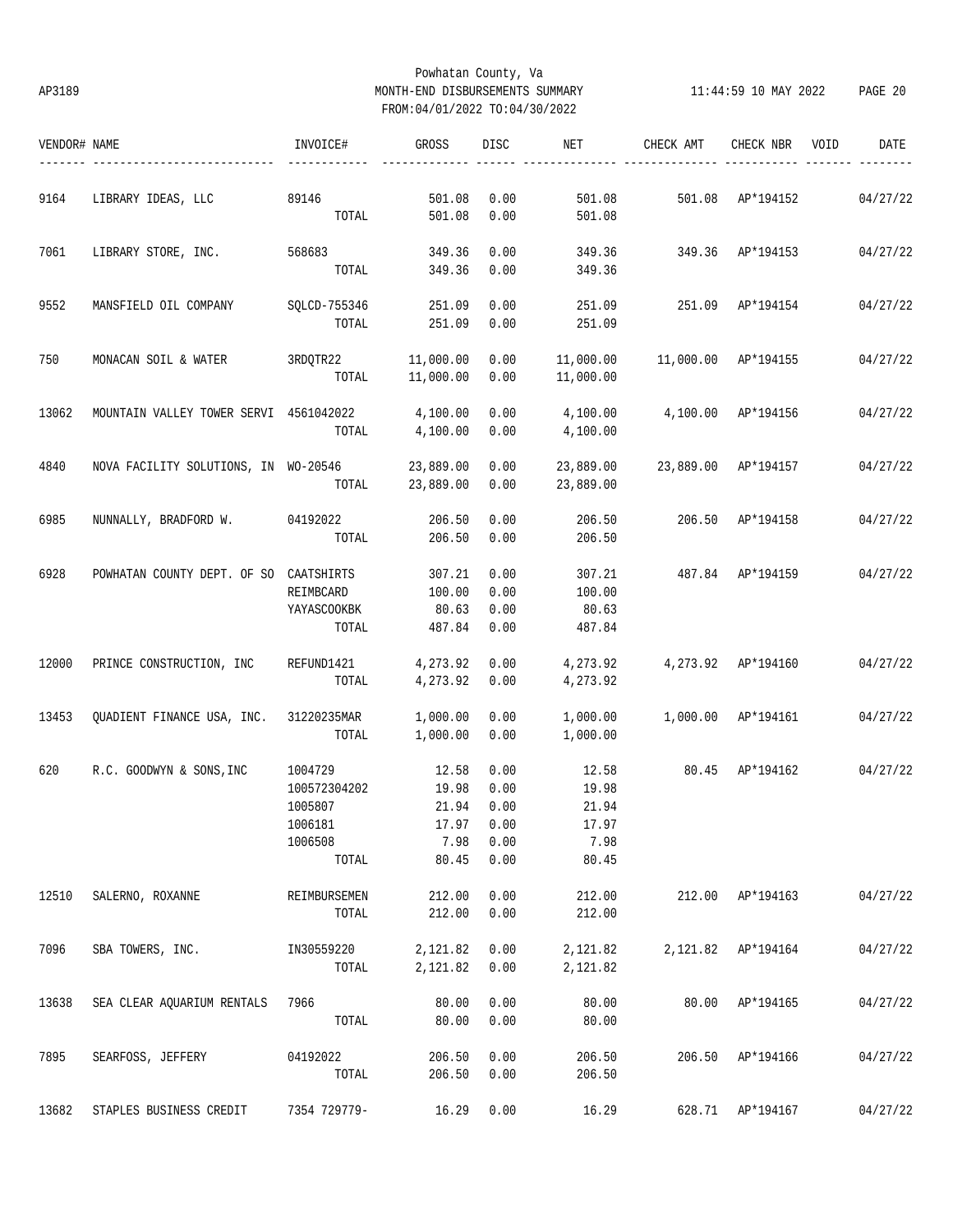# Powhatan County, Va AP3189 MONTH-END DISBURSEMENTS SUMMARY 11:44:59 10 MAY 2022 PAGE 21 FROM:04/01/2022 TO:04/30/2022

| VENDOR# NAME |                                      | INVOICE#     | GROSS          | DISC | NET      | CHECK AMT                       | CHECK NBR          | VOID | DATE     |
|--------------|--------------------------------------|--------------|----------------|------|----------|---------------------------------|--------------------|------|----------|
|              |                                      | 7354 729779- | 10.62          | 0.00 | 10.62    |                                 |                    |      |          |
|              |                                      | 7354192628-0 | 49.17          | 0.00 | 49.17    |                                 |                    |      |          |
|              |                                      | 7354192933-0 | 57.98          | 0.00 | 57.98    |                                 |                    |      |          |
|              |                                      | 7354423551-0 | 46.91          | 0.00 | 46.91    |                                 |                    |      |          |
|              |                                      | 7354561899-0 | 41.58          | 0.00 | 41.58    |                                 |                    |      |          |
|              |                                      | 7354695458-0 | 71.89          | 0.00 | 71.89    |                                 |                    |      |          |
|              |                                      | 7354695458-0 | 88.30          | 0.00 | 88.30    |                                 |                    |      |          |
|              |                                      | 7354914315-0 | 245.97         | 0.00 | 245.97   |                                 |                    |      |          |
|              |                                      | TOTAL        | 628.71 0.00    |      | 628.71   |                                 |                    |      |          |
| 9520         | STONE'S OFFICE EQUIPMENT             | 158286       | 671.65         | 0.00 |          | 671.65 671.65 AP*194168         |                    |      | 04/27/22 |
|              |                                      | TOTAL        | 671.65         | 0.00 | 671.65   |                                 |                    |      |          |
| 8346         | SYCOM TECHNOLOGIES                   | AT72164      | 707.50         | 0.00 | 707.50   | 707.50 AP*194169                |                    |      | 04/27/22 |
|              |                                      | TOTAL        | 707.50         | 0.00 | 707.50   |                                 |                    |      |          |
| 7543         | SYDNOR, LEON                         | 0059         | 694.26         | 0.00 | 694.26   | 1,846.26 AP*194170              |                    |      | 04/27/22 |
|              |                                      | 0061         | 1,152.00       | 0.00 | 1,152.00 |                                 |                    |      |          |
|              |                                      | TOTAL        | 1,846.26       | 0.00 | 1,846.26 |                                 |                    |      |          |
| 13107        | T-MOBILE                             | T.MOBILE.APR | 352.24         | 0.00 |          | 352.24 352.24 AP*194171         |                    |      | 04/27/22 |
|              |                                      | TOTAL        | 352.24         | 0.00 | 352.24   |                                 |                    |      |          |
| 13684        | TAXING AUTHORITY CONSULTING 07776    |              | 1,520.00       | 0.00 |          | 1,520.00   1,520.00   AP*194172 |                    |      | 04/27/22 |
|              |                                      |              | TOTAL 1,520.00 | 0.00 | 1,520.00 |                                 |                    |      |          |
| 4859         | TIDEWATER FLEET SUPPLY               | 1IN0229533   | 794.50         | 0.00 | 794.50   | 894.43 AP*194173                |                    |      | 04/27/22 |
|              |                                      | 1IN0229534   | 43.29          | 0.00 | 43.29    |                                 |                    |      |          |
|              |                                      | 1IN0230464   | 56.64          | 0.00 | 56.64    |                                 |                    |      |          |
|              |                                      | TOTAL        | 894.43         | 0.00 | 894.43   |                                 |                    |      |          |
| 9519         | TREASURER, CITY OF PETERSBU 3RDQTR22 |              | 2,047.49 0.00  |      | 2,047.49 |                                 | 2,047.49 AP*194174 |      | 04/27/22 |
|              |                                      | TOTAL        | 2,047.49       | 0.00 | 2,047.49 |                                 |                    |      |          |
| 10903        | TREASURER'S ASSOCIATION OF NONE      |              | 250.00         | 0.00 | 250.00   | 250.00                          | AP*194175          |      | 04/27/22 |
|              |                                      | TOTAL        | 250.00         | 0.00 | 250.00   |                                 |                    |      |          |
| 13459        | VERIZON                              | 9903124038   | 6,747.70       | 0.00 | 6,747.70 |                                 | 6,747.70 AP*194176 |      | 04/27/22 |
|              |                                      | TOTAL        | 6,747.70       | 0.00 | 6,747.70 |                                 |                    |      |          |
| 13639        | VERIZON                              | 914891786MAR | 59.77          | 0.00 | 59.77    |                                 | 59.77 AP*194177    |      | 04/27/22 |
|              |                                      | TOTAL        | 59.77          | 0.00 | 59.77    |                                 |                    |      |          |
| 6516         | VIRGINIA COOPERATIVE EXTENS          | $03 - 2022$  | 175.00         | 0.00 | 175.00   | 175.00                          | AP*194178          |      | 04/27/22 |
|              |                                      | TOTAL        | 175.00         | 0.00 | 175.00   |                                 |                    |      |          |
| 7755         | WITMER PUBLIC SAFETY                 | INV15666     | 147.27         | 0.00 | 147.27   | 4,300.46                        | AP*194179          |      | 04/27/22 |
|              |                                      | INV16454     | 79.96          | 0.00 | 79.96    |                                 |                    |      |          |
|              |                                      | INV16455     | 62.67          | 0.00 | 62.67    |                                 |                    |      |          |
|              |                                      | INV16456     | 200.00         | 0.00 | 200.00   |                                 |                    |      |          |
|              |                                      | INV16458     | 195.41         | 0.00 | 195.41   |                                 |                    |      |          |
|              |                                      | INV16460     | 136.20         | 0.00 | 136.20   |                                 |                    |      |          |
|              |                                      | INV19417     | 165.00         | 0.00 | 165.00   |                                 |                    |      |          |